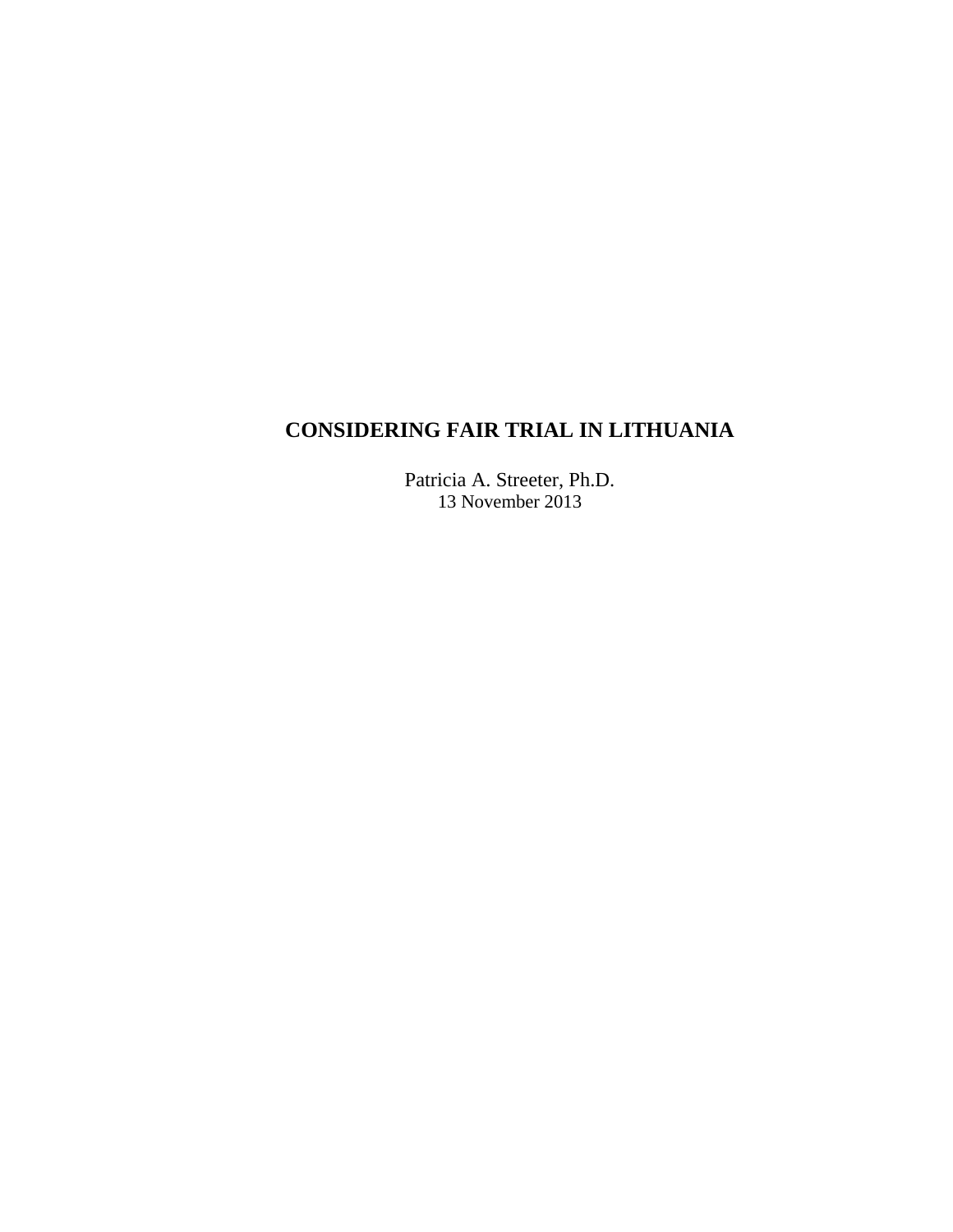Printing sponsored by the Lithuanian-American Bar Association, Inc.

\_\_\_\_\_\_\_\_\_\_\_\_\_\_\_\_\_\_\_\_\_\_\_\_\_\_\_\_\_

www.javadvokatai.org

Copyright © 2013 Patricia A. Streeter

\_\_\_\_\_\_\_\_\_\_\_\_\_\_\_\_\_\_\_\_\_\_\_\_\_\_\_\_\_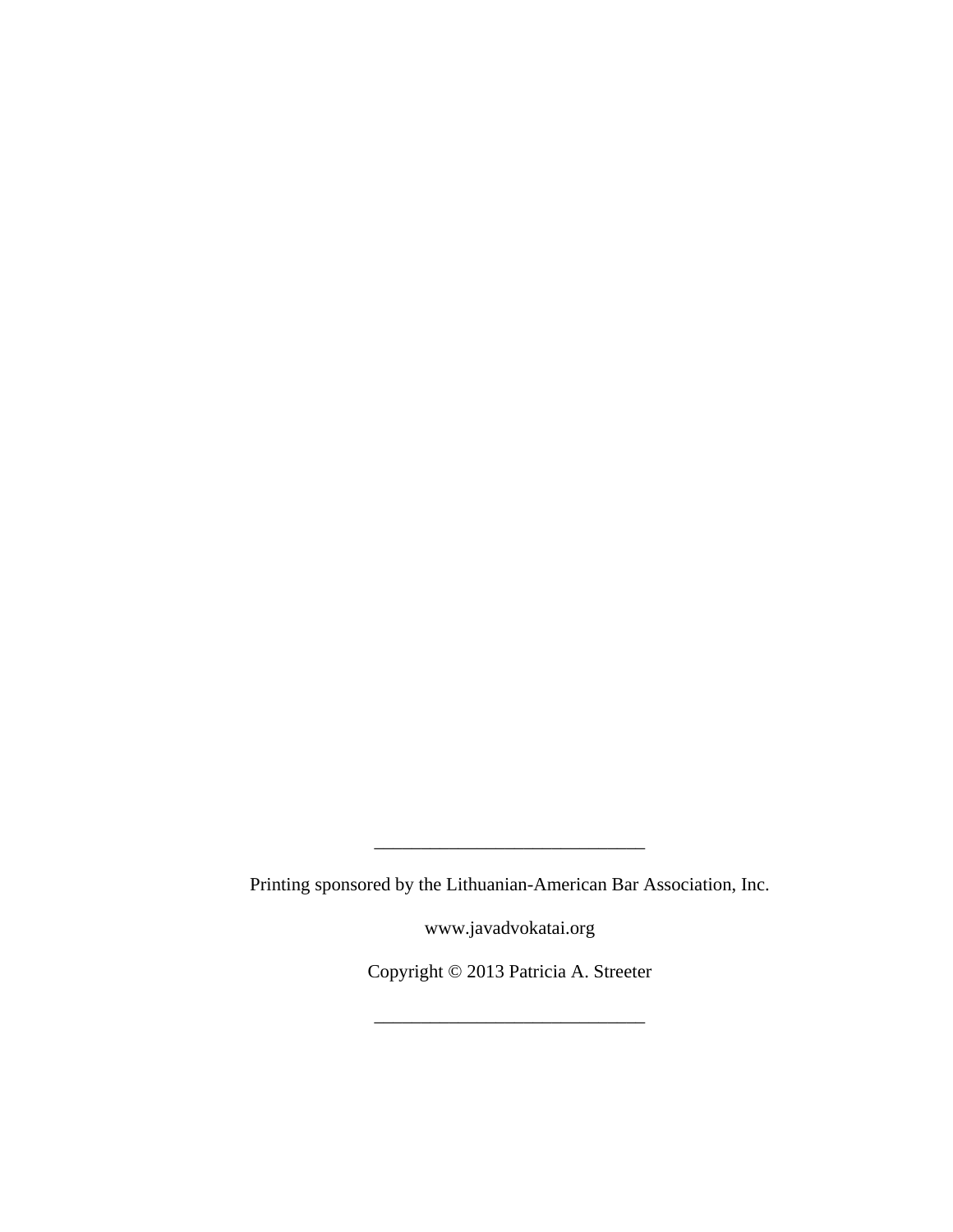## **CONTENTS**

| 1. The Importance of a Legal System That Provides a Fair Trial 1 |  |
|------------------------------------------------------------------|--|
|                                                                  |  |
|                                                                  |  |
|                                                                  |  |
|                                                                  |  |
|                                                                  |  |
|                                                                  |  |
|                                                                  |  |
|                                                                  |  |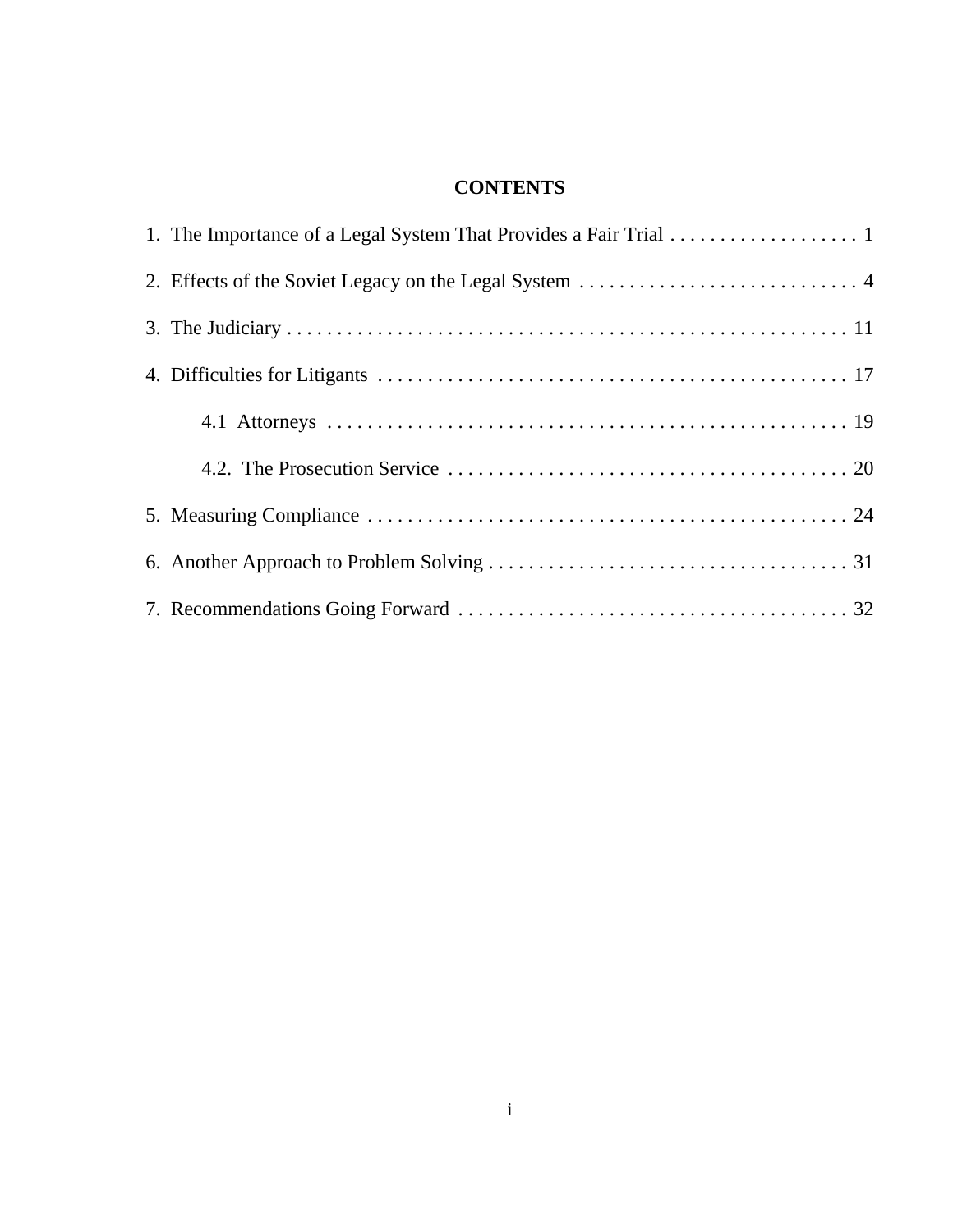### **CONSIDERING FAIR TRIAL IN LITHUANIA**<sup>1</sup>

Patricia A. Streeter, Ph.D. 13 November 2013

#### **1. The Importance of a Legal System That Provides a Fair Trial**

Ensuring the right to a fair trial by an independent and impartial tribunal is essential to a democracy for many reasons. First and foremost, it provides the mechanism to protect all of the other rights under the Constitution, national laws, and treaties. The right to a fair trial is one of the human rights protected by Article 6 of the European Convention, enforced by the European Court of Human Rights. Article 6 requires that in any civil or criminal case, everyone is entitled to a fair and public hearing within a reasonable time by an independent and impartial tribunal established by law, in public proceedings.<sup>2</sup> Without Article 6, it would be impossible to vindicate any of the substantive Convention rights.

The right to a fair trial and the right to be presumed innocent are also a fundamental expression of the Rule of Law'.<sup>3</sup> The rule of law has recently been defined in Europe as requiring that everyone:

> be treated by all decision-makers with dignity, equality and rationality and in accordance with the law, and to have the opportunity to challenge decisions before independent and impartial courts for their unlawfulness, where they are accorded fair procedures.<sup>4</sup>

The concept of the rule of law is a founding principle of the European Convention, as

<sup>&</sup>lt;sup>1</sup> This article is based on the author's qualitative study of the right to a fair trial in Lithuania as understood under Article 6 of the European Convention on Human Rights and Fundamental Freedoms ('ECHR', or 'the Convention'), adopted in 1995 for her Ph.D. research, 'Fair Trial in Lithuania: From European Convention to Realisation', August 2012, Department of Law, University of Leicester. Dr. Streeter's research was supervised by Professor Malcolm Shaw, QC. Copyright 2012-2013, all rights reserved.

<sup>2</sup> ECHR art 6(1) (also allows closed proceedings in some cases). The balance of Article 6 relates specifically to the rights of persons accused of a crime, ECHR art 6(2)-6(4).

<sup>3</sup> *Salabiaku v France* App no 10519/83 (ECtHR 7 October 1988) para 28.

<sup>&</sup>lt;sup>4</sup> European Commission for Democracy Through Law (Venice Commission) 'Report on the Rule of Law', adopted by the Venice Commission at its 86th Plenary Session (Venice, 25-26 March 2011) CDL-AD(2011)003rev, para 16.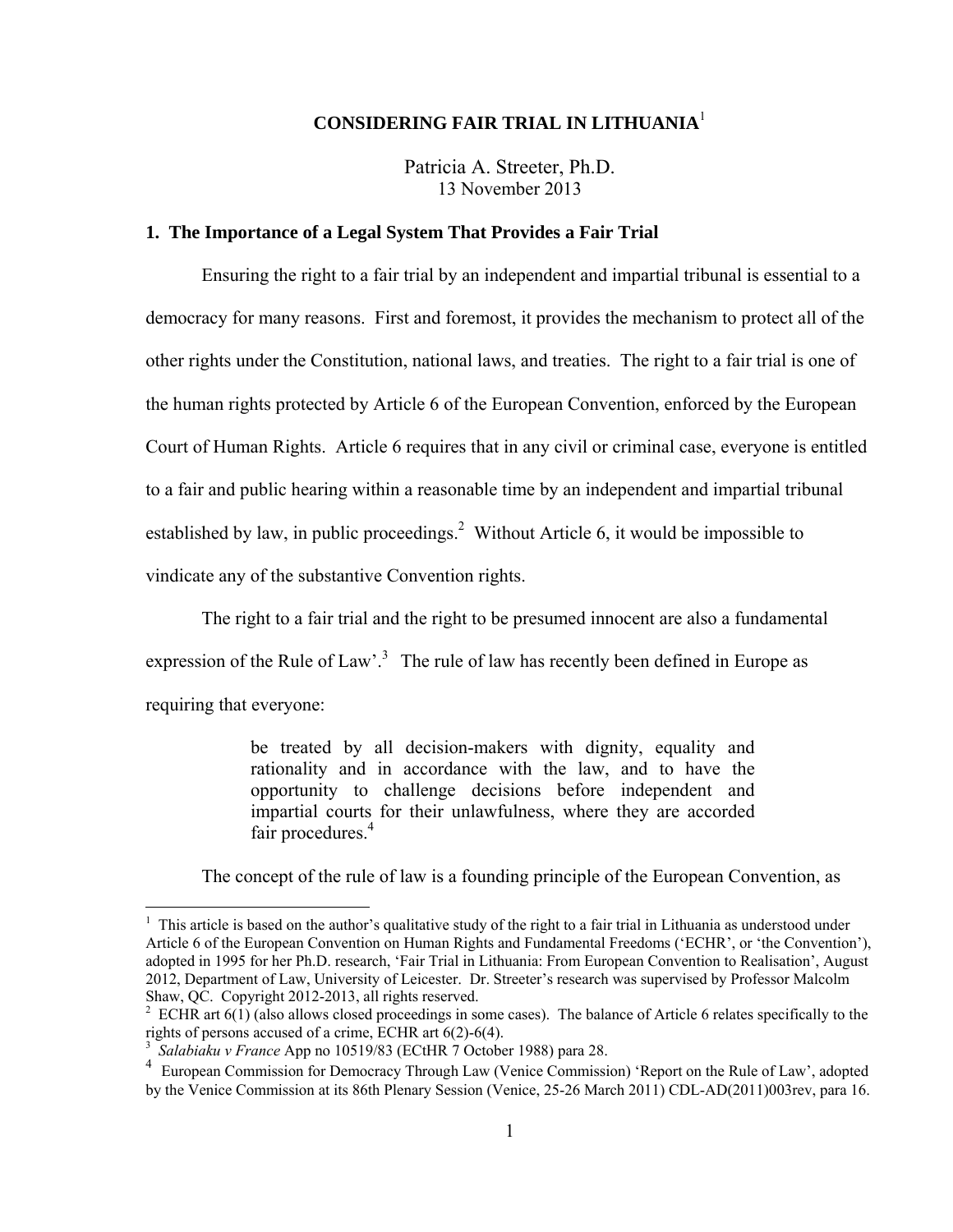stated in its preamble, and is inherent to all articles of the Convention.<sup>5</sup> Because of the connection between the right to a fair trial in protecting the rule of law and the substantive rights enumerated in the Convention, the status of Article 6 rights in a country can predict its ability to protect the human rights protected by the Convention.

Independence of the judiciary also provides a benchmark for good governance, economic development and stability.<sup>6</sup> This is because, along with a high quality court system in general, an independent judiciary is considered essential for economic growth. It is assurance that agreements between parties can be fairly enforced, which in turn provides economic stability and encourages economic growth and investment. At its most fundamental level, an independent judiciary assures litigants that courts will not rule in favour of the government or the powerful based upon status alone.<sup>7</sup>

When considering Lithuania's obligations to comply with the provisions for a fair trial under the European Convention, most people are familiar with the occasional decisions by the European Court against Lithuania. Less understood is the mechanism used to enforce the judgments by the Committee of Ministers, the main political body of the Council of Europe. $8$ After an adverse judgment is announced, it is a nation's first duty to pay any money that is awarded in the Court's decision. In addition, the Ministers may also require modification of

<sup>&</sup>lt;sup>5</sup> Golder v UK (1975) 1 EHRR 524 para 34; *Engel and Others v Netherlands* (1976) 1 EHRR 647 para 69.<br><sup>6</sup> Gorden Berron, 'The World Bank & Bule of Law Boforms' (2005) London Sebeel of Economics and Bel <sup>6</sup> Gordon Barron, 'The World Bank & Rule of Law Reforms' (2005) London School of Economics and Political Science, Working Paper no 05-70; Richard E Messick, 'Judicial Reform and Economic Development: A Survey of the Issues' (1999) 14 World Bank Research Observer 117; James H Anderson, David S Bernstein and Cheryl W Gray, *Judicial Systems in Transition Economies: Assessing the Past, Looking to the Future* (World Bank 2005); Frank B Cross, 'The Cash Value of Courts' (Berkley Electronic Press, August 2007) 16 <http://works.bepress.com/ frank cross/1> accessed 12 August 2013; Lars P Feld and Stefan Voigt, 'Judicial Independence and Economic Development' in Roger D Congleton & Birgitta Swedenborg (eds), *Democratic Constitutional Design and Public Policy: Analysis and Evidence* (MIT Press 2006) 251-88.

Daniel Klerman, 'Legal Infrastructure, Judicial Independence, and Economic Development' (2006) University of Southern California Law School, Law and Economics, Working Paper Series, Year 2006, Paper 43, 1-2. 8

Phillip Leach, 'The Effectiveness of the Committee of Ministers in Supervising the Enforcement of Judgments of the European Court of Human Rights' (2006) 3 Public Law 443, 444.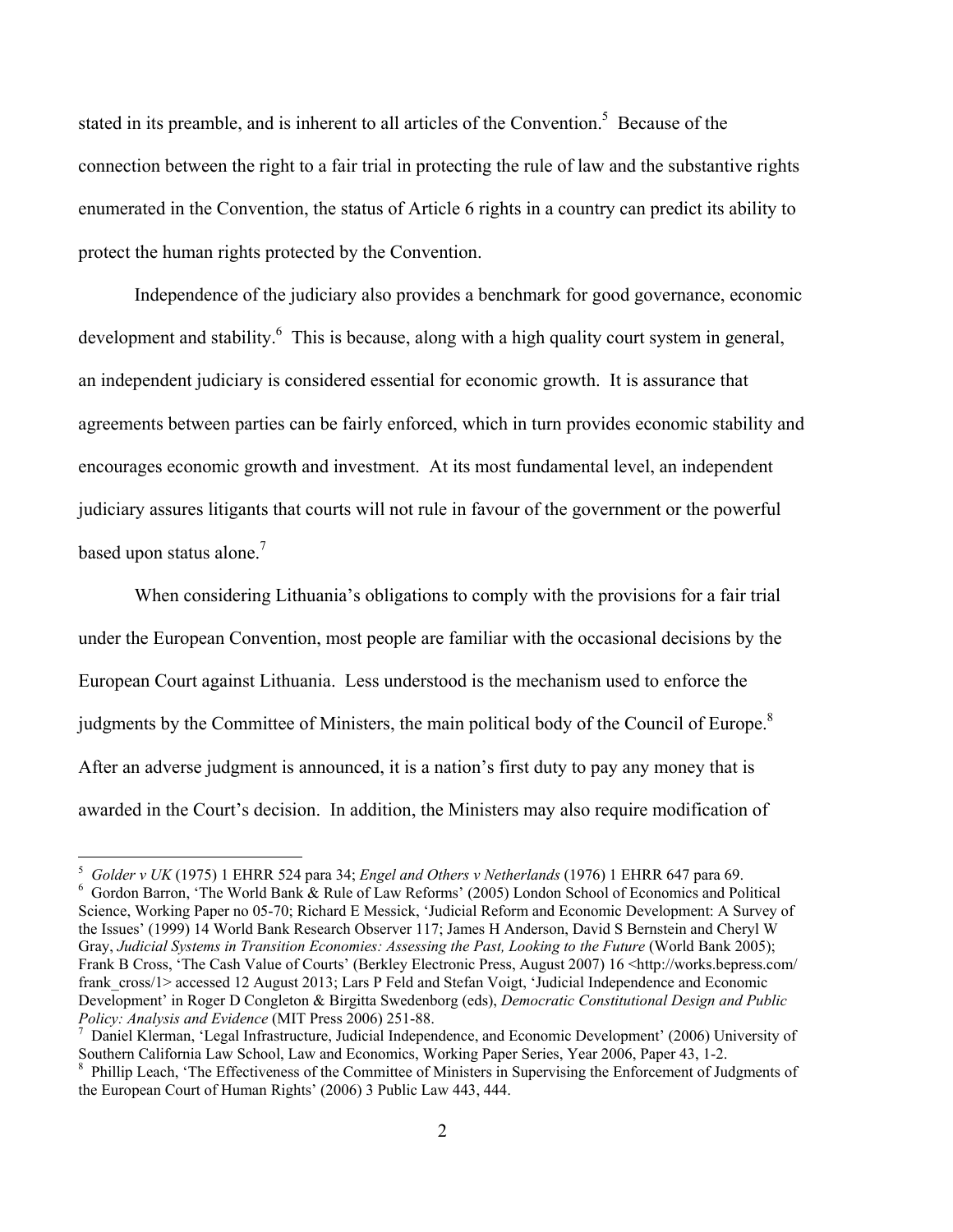national law to ensure that the specific violation is corrected (individual measures), and systemwide corrections to prevent new similar violations (general measures).<sup>9</sup>

What is even less understood is Lithuania's positive obligation to organize its legal system to ensure that trials are fair.<sup>10</sup> This obligation stands apart from any judgment of the European Court. The fairness is measured against the specific language of Article 6 along with the additional rights the Court has found in its judgments over the years, such as a proceeding that is adversarial and provides fair and reasonable access to the evidence;<sup>11</sup> effective legal representation;<sup>12</sup> the equality of arms;<sup>13</sup> and special protection for children and other vulnerable parties.<sup>14</sup> This means that even without a specific judgment, Lithuania has the duty to provide a legal system that is consistent with the decisions of the European Court, not only in the cases against Lithuania, but in all of the Court's judgments. Furthermore, providing a system that ensures a fair trial requires a system that functions in practise.

<sup>&</sup>lt;sup>9</sup> Committee of Ministers, 'Rules of Supervision of the Committee of Ministers for the Supervision of the Execution of Judgments and of the Terms of Friendly Settlements' (CM/Del/Dec(2006) 964/4.4/appendix4E /12 May 2006, adopted 10 May 2006, 964th Meeting of Ministers' Deputies, Council of Europe) (Rules of Supervision) r 6(2)(a); David J Harris and others, *Harris, O'Boyle & Warbrick: Law of the European Convention on Human Rights* (2d edn, OUP 2009) 873-74; David C Baluarte and Christian M De Vos, *From Judgment to Justice: Implementing International and Regional Human Rights Decisions, Open Society Initiative* (Open Society Foundations 2010) 39- 41.

<sup>&</sup>lt;sup>10</sup> Zimmermann and Steiner v Switzerland App no 8737/79 (ECtHR, 13 July 1983) para 29 (states have a duty to 'organise their legal systems so as to allow the courts to comply with the requirements of Article 6 (1) including that of trial within a reasonable time'); *Boddaert v Belgium* (1993) 16 EHRR 242 para 39 (art 6 'commands that judicial proceedings be expeditious, but it also lays down the more general principle of the proper administration of justice').

<sup>&</sup>lt;sup>11</sup> *Ruiz-Mateos v Spain* App No 12952/87 (ECtHR, 23 June 1993) para 63 (parties to both criminal and civil trials must know and be able to respond to all case evidence adduced or observations filed).<br><sup>12</sup> *Airey v Ireland* (1979) 2 EHHR 305; *Artico v Italy* App no 6694/74 (ECtHR, 13 May 1980).<br><sup>13</sup> *De Haes and Gijsels v Belgium* (19

reasonable opportunity to present their case under conditions that do not place him or her at substantial disadvantage with respect to opponent).

<sup>&</sup>lt;sup>14</sup> *Doorson v Netherlands* (1996) 22 EHRR 330, para 70 (recognising rights of witnesses and crime victims and directing member states to organise their criminal proceedings such that those interests are not unjustifiably imperilled); *B and P v UK* App nos 36337/97, 35974/97 (ECtHR, 24 April 2001) paras 32-49 (allowing closed proceedings in family law cases).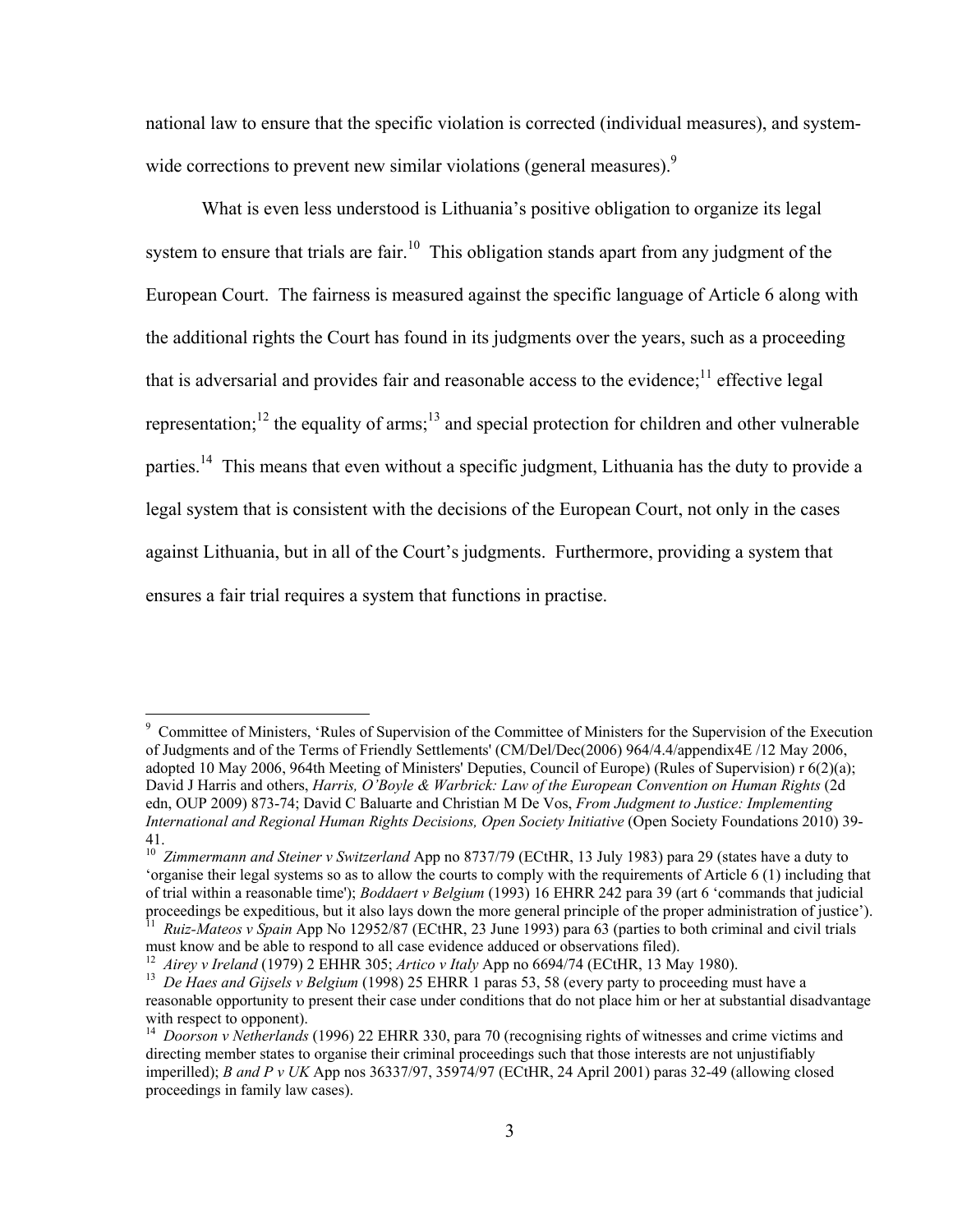#### **2. Effects of the Soviet Legacy on the Legal System**

 Many of the complaints about Lithuania's legal system connect the problems to Lithuania's Soviet legacy. These complaints are well-founded and common to the entire post-Soviet region. They result from the dramatic implosion of the Soviet Union and the sudden need to make the transition to a democracy. Changes were so abrupt that societies and political parties were not prepared. Emerging political forces promised immediate and profound changes for a better life without understanding the magnitude of the ideological, political, and economical problems they faced.<sup>15</sup> This is not surprising given the general lack of civic discourse during Soviet occupation, a time when the public was completely disengaged from the functioning of government.<sup>16</sup> The Western concepts of democracy used as a model for the new system were understood by the main policy makers, but they were not widely understood by society as a whole including judges and lawyers.<sup>17</sup> This transformation was not followed by wide-spread education on these new ideas, preventing a reform in the legal culture.

Not addressed was the corrosive effect of corruption and lack of ethical behaviour, particularly in the legal profession, including the 'extraordinary lack of knowledge concerning what constitutes unethical behaviour'.<sup>18</sup> As a result, these early reforms did not adequately address the more fundamental problem of leaders who refused to be ruled by the law and failed to include an active role by the public that would fully transform conceptions of law and justice:

> The primary obstacles to such reform are not technical or financial, but political and human. Rule-of-law reform will succeed only if it

<sup>&</sup>lt;sup>15</sup> Viktor Mavi, 'The Emerging Democracies in Eastern Europe: Problems and Challenges' in Council of Europe, *Disillusionment with Democracy: Political Parties, Participation and Non-Participation in Democratic Institutions* 

<sup>&</sup>lt;sup>16</sup> Tadas Klimas, 'The Lithuanian Rule of Law', address at the *14th World Lithuanian Symposium on Arts and Science* (29 November 2008).

<sup>&</sup>lt;sup>17</sup> Catherine Dupre, 'After Reforms: Human Rights Protection in Post-Communist States' (2008) EHRLR 627, 628.

<sup>&</sup>lt;sup>18</sup> William D Meyer, 'Facing the Post-Communist Reality: Lawyers in Private Practice In Central and Eastern Europe and the Republics of the Former Soviet Union' (1995) 26 Law & Poly Intl Bus 1019, 1058.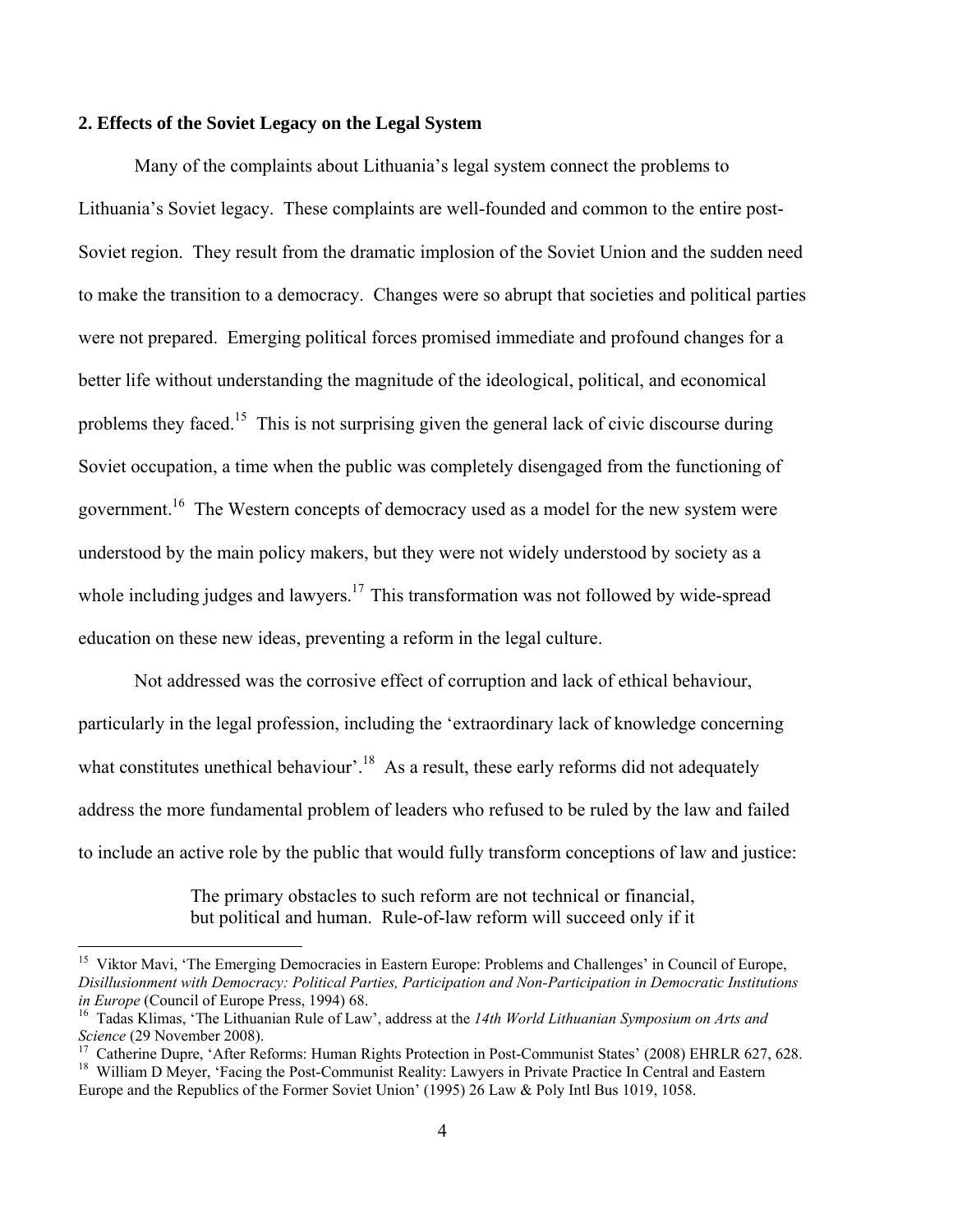gets at the fundamental problem of leaders who refuse to be ruled by the law. Respect for the law will not easily take root in systems rife with corruption and cynicism, since entrenched elites cede their traditional impunity and vested interests only under great pressure  $19$ 

The new democracies experienced a total and fearful fragmentation of political forces, leading to a large number of political parties and politicians who entered the public stage with no clear or realistic programme and without a connection to a wide strata of society. In the transition, civil society also suffered. The relatively strong and independent-minded NGOs that were active before the transition were weakened or ceased to exist. Many of their leaders and members became government officials or politicians. The newly emerging NGOs were viewed with suspicion by the new and fragile political forces, who considered them potential challengers to their role and legitimacy. Then, without an engaged civil society or an effective NGO network to bring a wider range of opinion into public discussion, the new democracies became vulnerable without the participation of a much wider segment of citizens in politics.<sup>20</sup>

Lithuanians maintained a low regard for their government well after independence. They remained distrustful of their own state institutions, afraid to speak their minds, and believed that injustice was widespread.<sup>21</sup> Polling data nearly two decades after independence showed that trust in the judicial system was so bad that a significant number of Lithuanians said they did not use it even when they believed they had a claim, and the vast majority of those with a claim said they did not pursue it because they believed they would not achieve effective relief. Of special concern is that of the 40 per cent of those who did seek relief did not go to court, the prosecutor's office, the police, Seimas, or even the media, instead going 'elsewhere'. This, of course, implies

<sup>&</sup>lt;sup>19</sup> Thomas Carothers, 'The Rule of Law Revival' (1998) 77 Foreign Affairs 95, 96.

 $20$  Mavi (n 15) 69.

<sup>21</sup> Henrikas Mickevičius and others (eds), *Human Rights in Lithuania, 2006 Overview* (Human Rights Monitoring Institute, Vilnius 2007) (HRMI 2007) 5 (reporting 2006 public opinion polling data).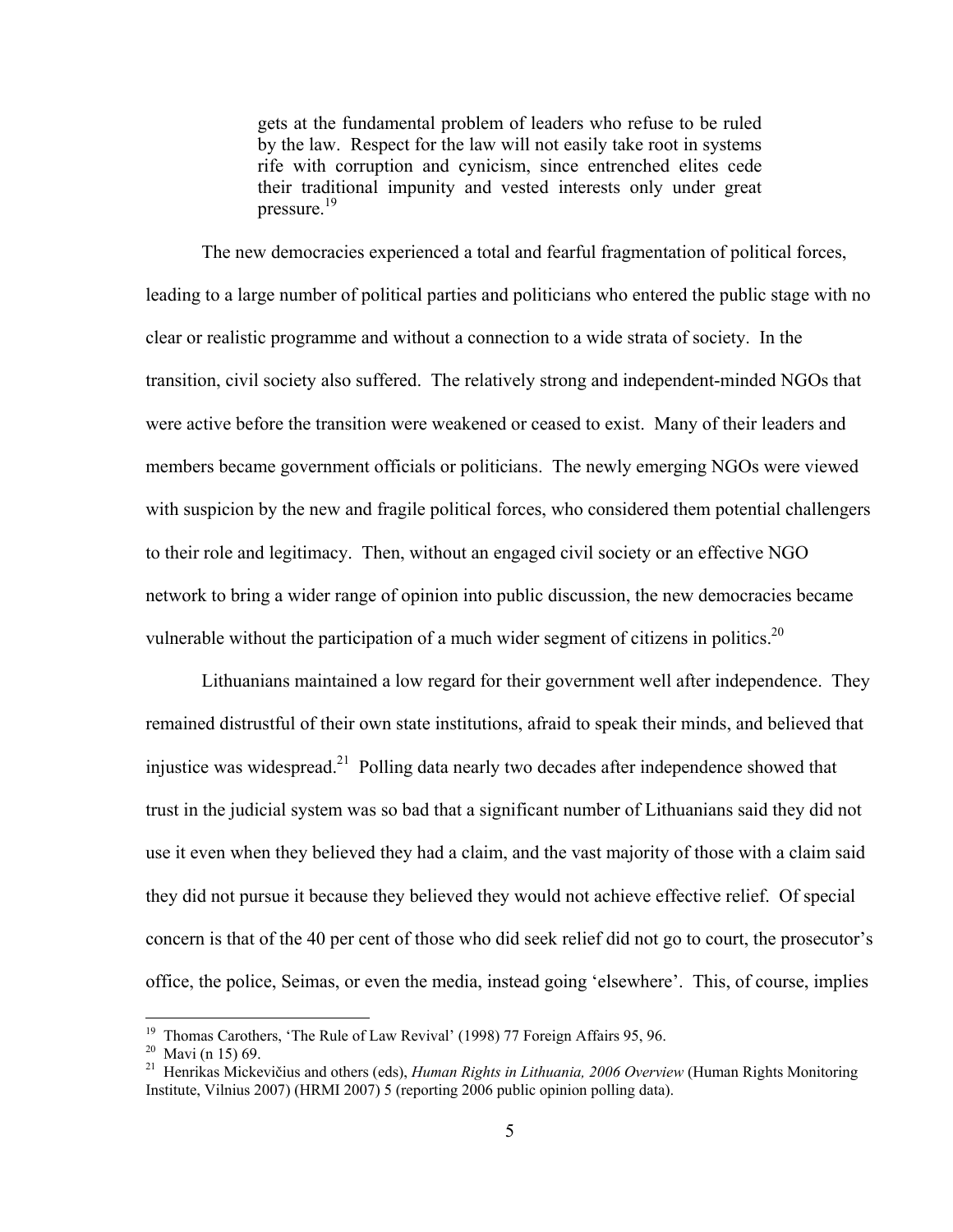any number of possible self-help measures, some of which may involve conduct inconsistent with a society seeking to strengthen the rule of law.<sup>22</sup>

 A related phenomenon is the high numbers of emigration from Lithuania. A study of Lithuanian émigrés conducted in Ireland, England, Spain and Norway by sociologists at Vytautas Magnus University found that the reason given by most Lithuanian emigrants for not returning to Lithuania is not – as many propose – because of better economic opportunities in other countries. Instead, it is due to conditions consistent with the provision of human rights and political climate: better security, more freedom, and more respectful relations among people.<sup>23</sup>

 Social scientists have documented a strong correlation between public trust and the effectiveness of government.<sup>24</sup> In Lithuania, critics connect the public's distrust in the court system as a legacy of the Soviet era that must be addressed.<sup>25</sup> This social environment, typical of the post-Soviet states, has been characterised some by scholars as the 'negative rule of law myth<sup>-26</sup> in which the illegitimacy of the law and legal institutions is presumed: laws are presumed to benefit only the elite and legal institutions cannot function impartially. As described in 2003:

> Everywhere in the region 'law' has become one of the words most frequently used by politicians and discussed in the media. But in

<sup>22</sup> Henrikas Mickevičius (ed), *Human Rights in Lithuania, 2007-2008 Overview* (Human Rights Monitoring Institute, Vilnius 2009) (HRMI 2009) 6 (2008 public opinion survey).  $23$  ibid.

<sup>&</sup>lt;sup>24</sup> For example, Peri K Blind, 'Building Trust in Government in the Twenty-First Century: Review of Literature and Emerging Issues' (2007) United Nations Department of Economic and Social Affairs (UNDESA) 7th Global Forum on Reinventing Government Building Trust in Government 26-29 June 2007, Vienna, Austria <http://unpan1.un.org/ intradoc/groups/public/documents/un/unpan025062.pdf> accessed 12 August 2013; Kenneth Newton, 'Democratic Pathologies and Democratic Hypochondria' in Council of Europe, *Disillusionment with Democracy: Political Parties, Participation and Non-Participation in Democratic Institutions in Europe* (Council of Europe, 1994) 27; Kenneth Newton and Pippa Norris, 'Confidence in Public Institutions: Faith, Culture or Performance?' in Susan J Pharr and Robert D Putnam (eds), *Disaffected Democracies: What's Troubling the Trilateral Countries?* (Princeton U Press 2000).<br><sup>25</sup> Aušra Rauličkytė, 'Lithuania's Courts and the Rule of Law' (2001) 32 JBS 182-92.

<sup>&</sup>lt;sup>26</sup> Brent T White, 'Putting Aside the Rule of Law Myth: Corruption and the Case for Juries in Emerging Democracies' (2010) 43 Cornell Intl QJ 307-08 fn 5, 308-09.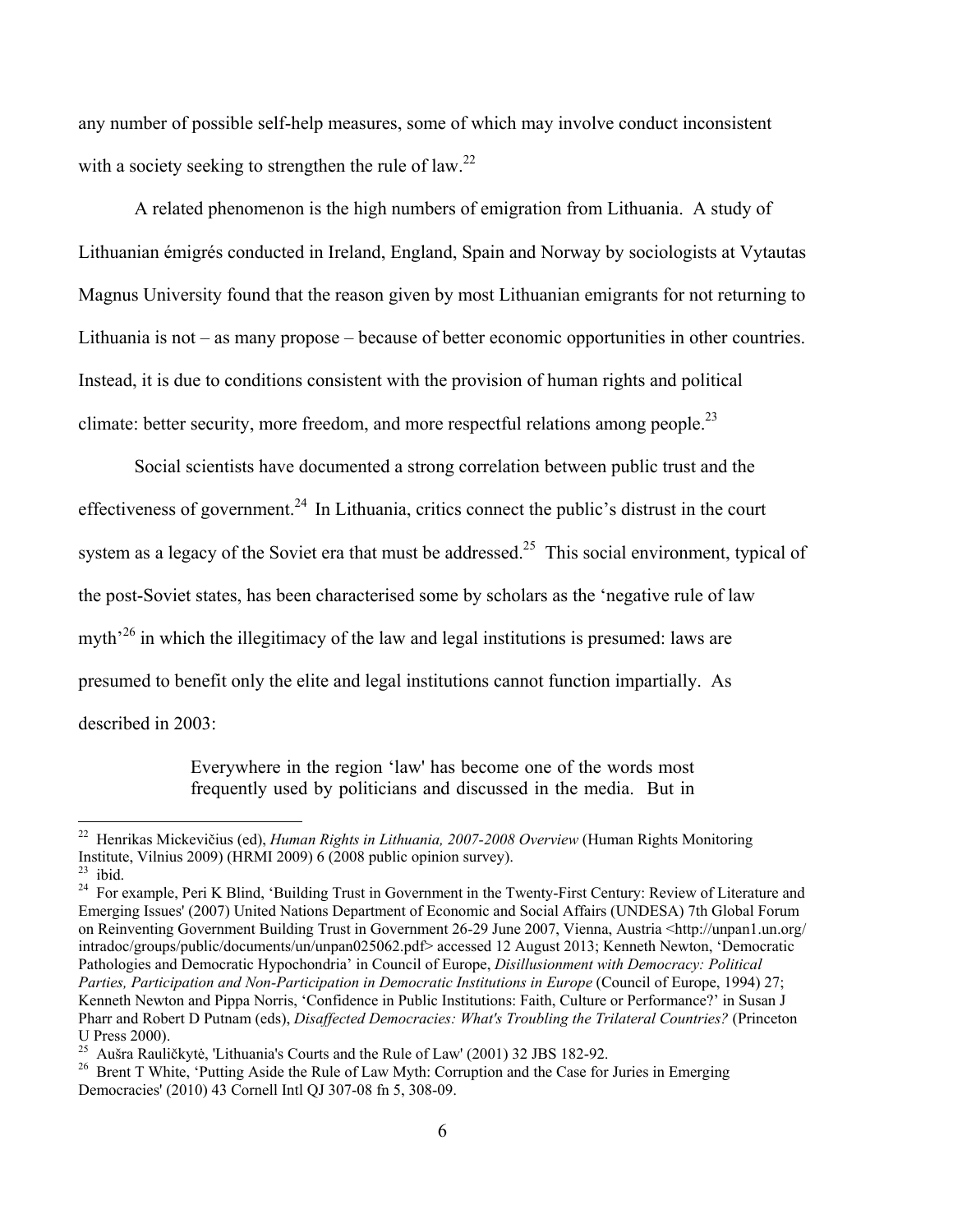spite of all of this, the positive myth, stipulating that the rule of law generally prevails in society, remains stubbornly absent, while its place continues to be occupied by the negative myth that whatever happens has very little to do with respect for  $law$ .<sup>27</sup>

From this cynical point of view, citizens behave in constant expectation of legal failure.

They assume that because everyone else ignores the law, 'by bending the rules, going through

the backdoor, paying bribes, or misusing their public position for personal gain', they should,

too.28 In this environment, no matter the decision or motivation, all official actions are presumed

to be the will of the elite. This view is self-reinforcing, with significant consequences on how

people behave, including judges.29

In addition, during the move toward independence no one had given serious thought to

the future legal system that would support the new democracy. As a result, Soviet law and

practices continued:

 $\overline{a}$ 

There is no surprise that nobody in those two years seriously discussed the model of the future legal system of Lithuania to be introduced in the aftermath of the declaration of independence. So Lithuanian society reached independence without a clear vision for the system of law, including private law, of the future independent Lithuania. The consequence of such inactivity was the temporary retention of the Soviet legal system.<sup>30</sup>

Similarly, substantive changes were not made in the subject matter and teaching methods

in the education system. This was not surprising considering that to a substantial extent 'the

<sup>&</sup>lt;sup>27</sup> Marina Kurkchiyan, 'The Illegitimacy of Law on Post-Soviet States' in Denis J Galligan and Marina Kurkchiyan (eds), *Law and Informal Practices: The Post-Communist Experience* (OUP 2003) 33.<br><sup>28</sup> White (n 26) 333. The negative rule of law myth contrasts with the 'positive rule of law myth' predominating in

Anglo-American and northern European societies, which is also self-reinforcing, in which everyone assumes that law is good, just, and represents the will of the people rather than that of the elite. ibid. 29 ibid 335-36; Kurkchiyan (n 27) 32-33.

<sup>&</sup>lt;sup>30</sup> Valentinas Mikelenas 'The Influence of Instruments of Harmonisation of Private Law upon the Reform of Civil Law in Lithuania' (2008) XIV Juridica Intl 143 (the two years of concentrated change between the national movement for independence from 1998 and ending with the 1990 declaration of independence consisted primarily of 'demonstrations, songs, and national euphoria' rather than rational planning for the future beyond adopting the declaration of independence').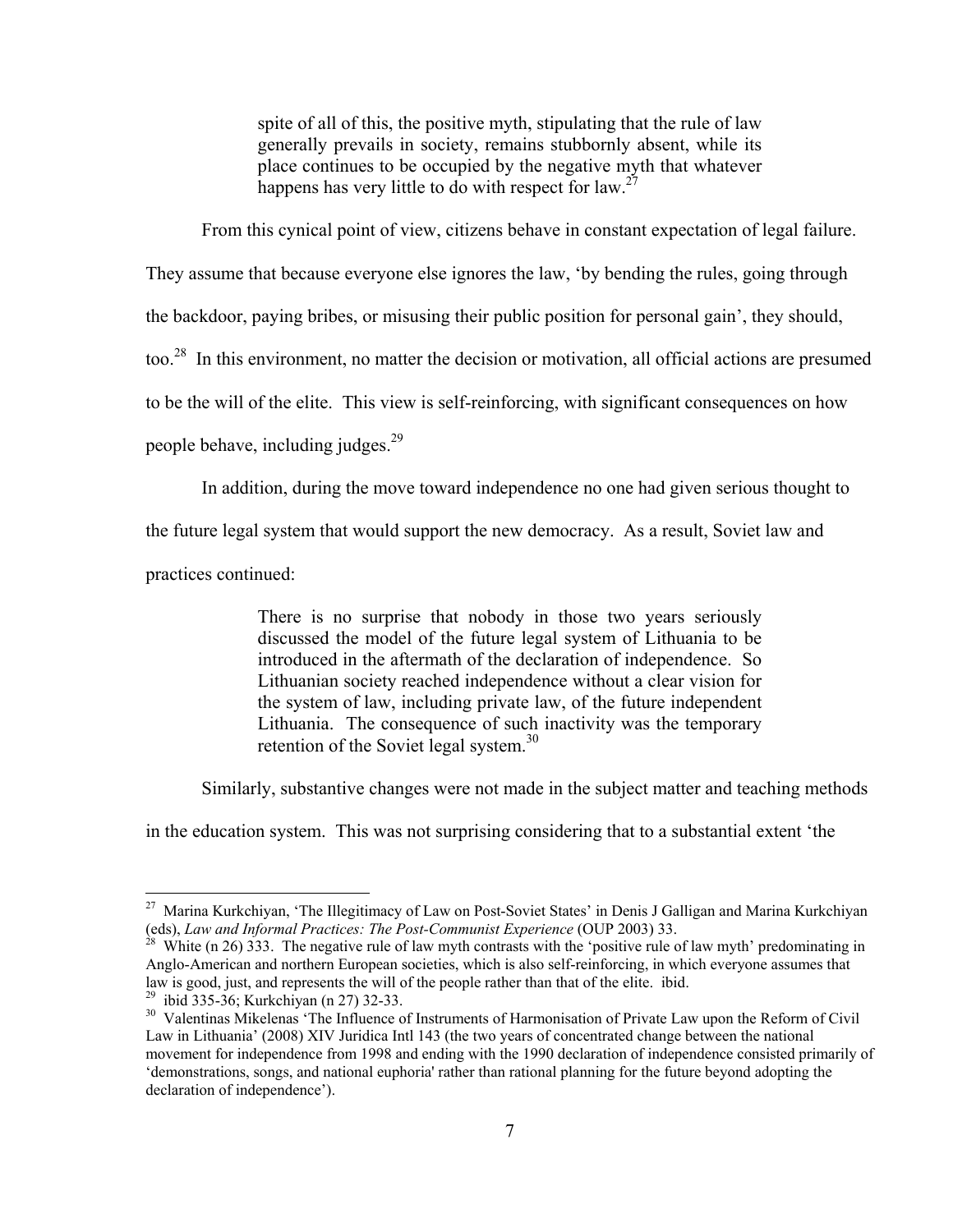same persons continued in both judicial offices and academic positions'.<sup>31</sup> The academic institutions that provide legal education in Eastern Europe should have, but did not, reform their curricula and treatment of subject areas following the changes of the late 1980s. Topics such as contract law were not modified despite the profound differences moving from a state with a centralised economy to that of a free market economy.32

Despite the administrative changes in Lithuania's universities, education remains heavily influenced by the communist style of rote learning – a skill once appropriate for a judge applying the Soviet command theory of law (that is, from when law and the courts served the interests of the Communist Party).<sup>33</sup> Modern skills in critical thinking and legal methodologies that apply the law to a set of facts are simply not taught.<sup>34</sup> This affects the fundamental understanding and attitudes of attorneys, prosecutors and judges, because they all begin their professional preparation with a university degree in law at the bachelor level.<sup>35</sup> Professors and their teaching methods have remained essentially the same, still following the model of legal education in which lecturers provide the given rules in each subject area, with no discussion. As described by Professor Kęstutis Kaminskas:

> We can't change how professors think overnight. More than half studied during the Soviet era and today teach students who only know an independent Lithuania. Many schools which were built

<sup>31</sup> Zdeněk Kühn, *The Judiciary in Central and Eastern Europe: Mechanical Jurisprudence in Transformation?* (Martinus Nijhoff Publishers 2011) xvi. Professor Kühn has extensive experience in this area as a Professor at Charles University Law School, Prague, a Justice of the Supreme Administrative Court of the Czech Republic (ibid xii-xiv), and ad hoc judge of the European Court of Human Rights (see *Hlaváček v Czech Republic* App no 11163/06 (ECtHR, 25 March 2008) (decision).

<sup>&</sup>lt;sup>32</sup> Tadas Klimas, 'AALS Panel on Global Legal Education in the New Europe and the USA: Shall the Twain Ever Meet?' (2004) 5 German L J 321-22.<br><sup>33</sup> Judiciary in Central and Eastern Europe (n 31) xvi; Rauličkytė (n 25) 187.

<sup>&</sup>lt;sup>34</sup> K Jaak Roosaare, 'Practical Aspects of Teaching Law in Newly Independent Central Europe (Experiences in Estonia and Lithuania)' (2007) 4 EJ Legal Educ 121, 125; Judiciary in Central and Eastern Europe (n 31) xvi.

<sup>&</sup>lt;sup>35</sup> Linas Sesickas, 'Access to Justice in Lithuania' (2000) 24 Fordham Intl L J S159, S162-63; Bruno Nascimbene and Elisabetta Bergamini*, The Legal Profession in the European Union* (Kluwer Law Intl BV, The Netherlands, 2009) 151 para 17(2).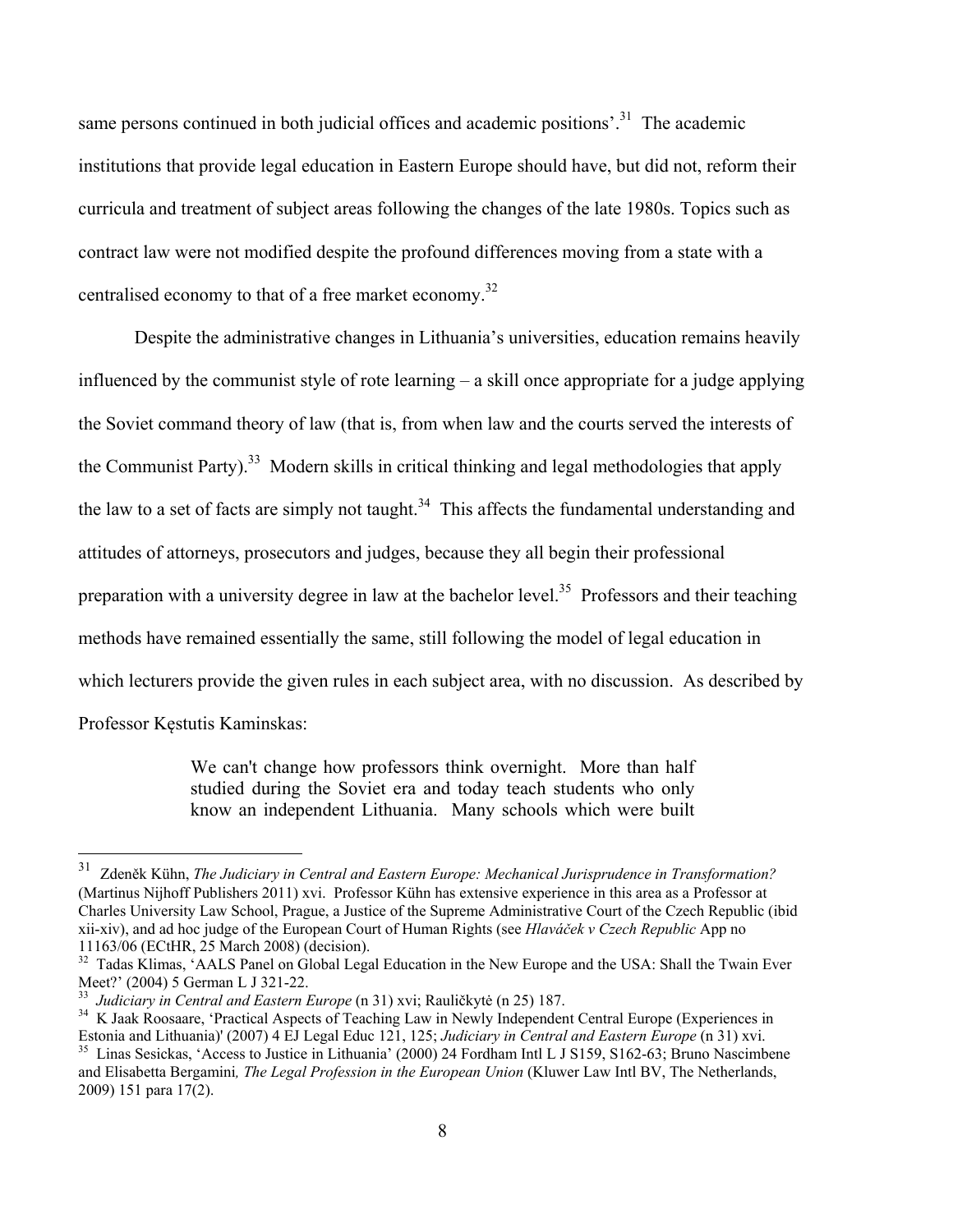post-Soviet era look like factory buildings, because they were there to spread the ideology. We have to overcome this. $36$ 

Students expect to be lectured to, and because attendance is not mandatory, they only attend class if they want to, often not having read the assigned reading. Analytical skills are not encouraged in the classroom, so students are not familiar with answering questions about the material or discussing it.<sup>37</sup> Ouestions that require a general knowledge of the material – requiring answers that synthesise the information – are met with frustration because the answer is not set out in any one place.<sup>38</sup>

 The schools in Eastern Europe, including Lithuania, were not reformed at the time the Soviet Union collapsed.<sup>39</sup> As a result, they generally see no reason to reform now. 'They do not know what it is they do not know. And they are proud.<sup>40</sup> Instead, those persons teaching law stayed the same even though the environment changed.<sup>41</sup> The educational culture continued:

> Against expectations, the old, unqualified, and xenophobic professors did not die out. They reproduced themselves through inbreeding, selecting future teachers from among their students according to the criteria of loyalty and lack of intellectual challenge to the current incompetent professoriate.<sup> $42$ </sup>

Even the Constitutional Court missed the need for adapting to transforming legal

educational requirements in its review of qualifications for judicial office. It mandated certain

topics be included, 43 but notably absent were legal writing and analysis, clinical experience, or

<sup>36</sup> Marc Sarena, 'Soviet Mentality Brakes Lithuanian Educational Reform' (tr Nabeelah Shabbir) *Café Babel* (11 May 2007) <http://www.cafebabel.co.uk/article/22785/soviet-mentality-brakes-lithuanian-educational-ref.html> accessed 12 August 2013.

<sup>37</sup> Roosaare (n 34) 124-25.

<sup>38</sup> ibid.

<sup>&</sup>lt;sup>39</sup> 'AALS Panel on Global Legal Education' (n 32) 322.

 $^{40}$ ibid.

 $41$  ibid.

<sup>&</sup>lt;sup>42</sup> Avieczer Tucker, 'Reproducing Incompetence: The Constitution of Czech Higher Education' (2000) 9 E Eur Const Rev 94-95.

<sup>&</sup>lt;sup>43</sup> Constitutional Court, 20 February 2008 ruling on the Higher Education Qualifications Requirements for the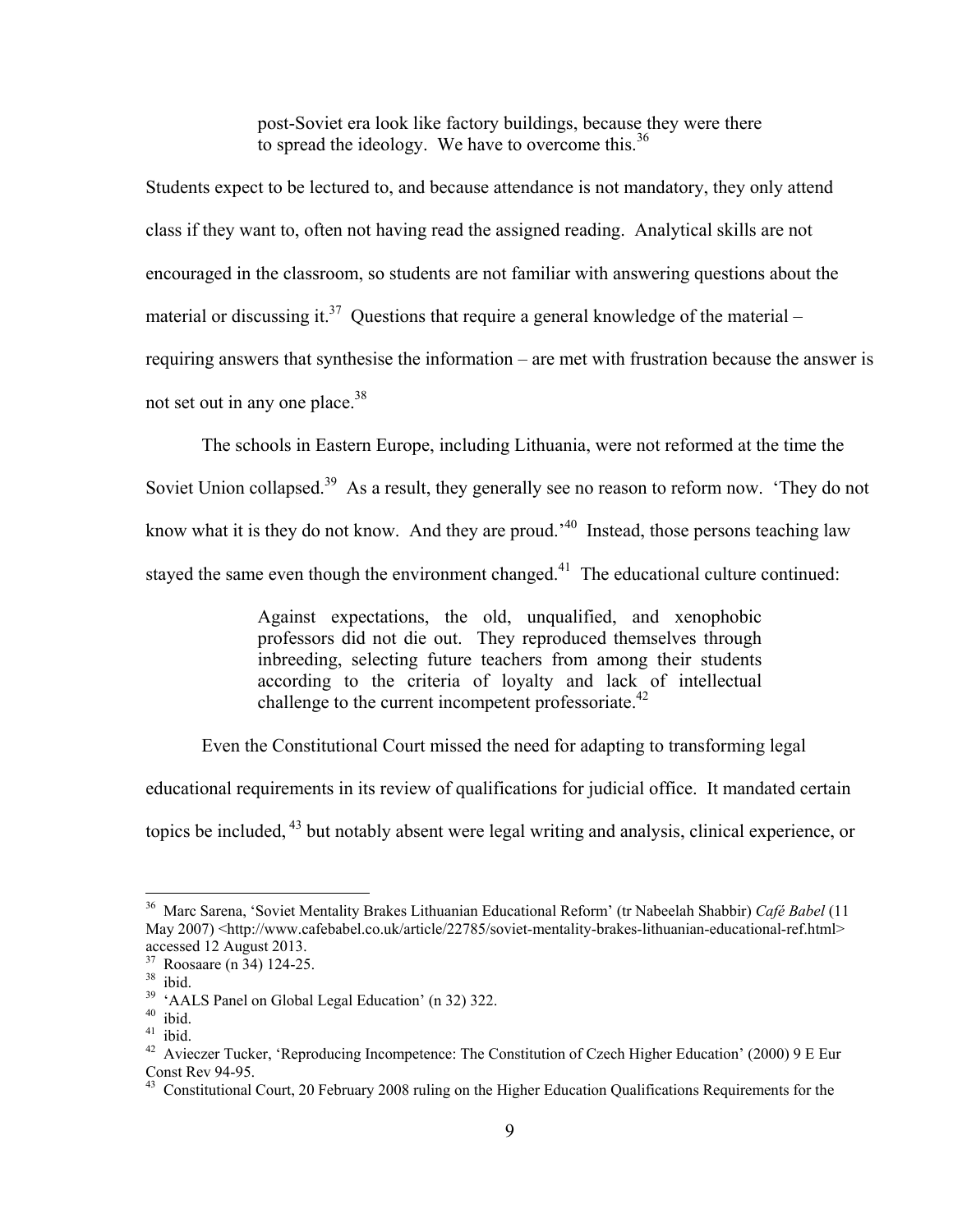the study of professional ethics.<sup>44</sup>

There is a compelling need for education in ethics, and by extension, in professional ethics, given the culture of dishonesty reported in the academic environment in the form of cheating on exams and homework. Cheating is always an issue at any university, but in Eastern Europe it is described as 'pretty well off the scale'.<sup>45</sup> This is consistent with an attitude in Lithuania describing academic dishonesty as a 'victimless' crime not worthy of punishment. Academic dishonesty in Lithuania has received national attention in recent years, yet no action appears to have been taken.<sup>46</sup>

 As with many systems in Lithuania, its universities underwent some structural change since independence, such as in making universities autonomous from state control allowing them to control their programmes of study and administrative methods. According to public accounts, the changes have not improved a low quality of research and educational outcomes.<sup>47</sup> A 'relatively high level of corruption' remains, including student gift-giving to professors at examinations and when performing academic requirements. Critics also note a widespread practice of filling high-ranking administrative positions with unqualified personnel and providing them with the power to make changes in policy even when they are destroying academic values, and fail to challenge students academically. Tolerance for this corruption and low level of

Judiciary [title restated], *Official Gazette* 2008, No 23-852 (26 February 2008) with corrections 19 March 2011, *Official Gazette* 2011 (mandating subjects such as theory of law, constitutional and civil law, and some related fields such as the social sciences).

<sup>&</sup>lt;sup>44</sup> ibid. According to the official website of the Lithuanian Bar Association, professional responsibility and ethics are potential topics for the bar examination. See <http://denver.infolex.lt/advoco\_old/?item=tvarka> (*Egzamino programa*) accessed 12 August 2013.<br><sup>45</sup> 'AALS Panel on Global Legal Education' (n 32) 324.

<sup>46</sup> Loreta Tauginienė, 'Corporate Social Responsibility in the Research Management: Corporate Social Responsibility at a University' (2010) Paper for Presentation at the 16th European Doctoral Programmes Association in Management and Business Administration (EDAMBA) Summer Academy in Sorèze, France, July 2010, 3 <http://www.edamba.eu/userfiles/file/Tauginiene%20Loreta.pdf> accessed 12 August 2013.

<sup>&</sup>lt;sup>47</sup> 'R Mikalauskas: How Can the Quality of Research and Education Be Improved?' *Delfi News* (18 November 2011) (in Lithuanian) (*R Mikalauskas. Kaip Pagerinti Mokslo Ir Studijų Kokybę?*) <http://www.delfi.lt/news/ ringas/lit/r-mikalauskas-kaip-pagerinti-mokslo-ir-studiju-kokybe.d?id=51550947> accessed 12 August 2013.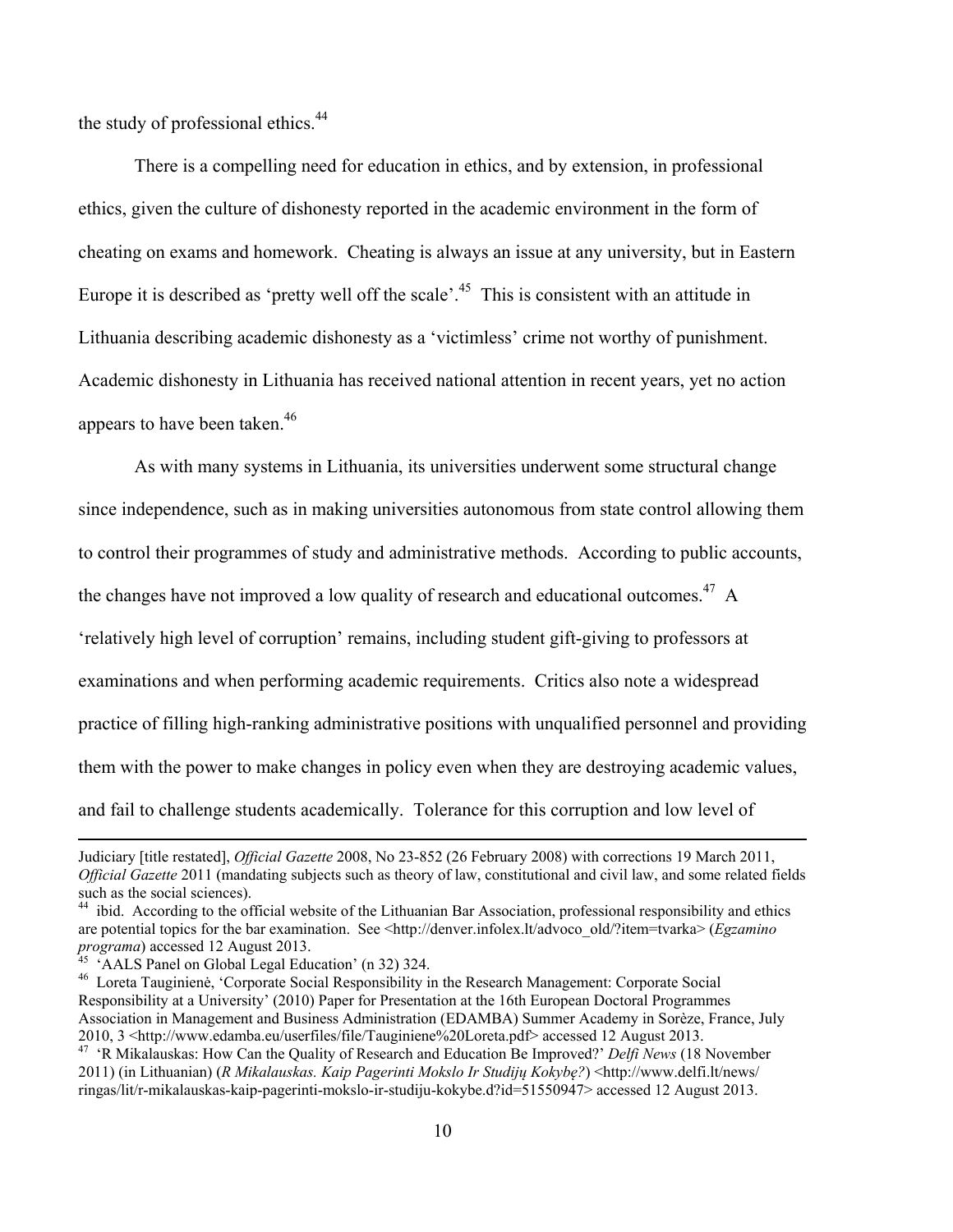academic ability is seen as an illustration of a low priority for a high institutional reputation.<sup>48</sup>

 Without an atmosphere that promotes honesty and integrity at the academic level and enforces rules of academic conduct, it is difficult to envision how an understanding of ethical conduct will suddenly emerge on its own after graduation.

 These considerations, combined with the continuation of a pre-existing lack of public involvement – vital to a democracy – have impaired development of a robust legal culture consistent with a democratic state.

#### **3. The Judiciary**

 Overall, the ability to have a fair trial appears significantly challenged due to the lack of a tradition of independent judges and lingering attitudes and behaviour that prevailed in the Soviet legal system. Although structurally independent, and perhaps with the exception of the Constitutional Court, it is not functionally independent. Without a judiciary that is independent in practice – cognizant of its role as independent of the prosecution, free from outside influence, and willing to avoid conflicts of interest and remain independent – the risk will remain high that trial proceedings will not be fair as understood in the jurisprudence of the European Court of Human Rights and internationally.

Root causes are found in the outmoded education and underdeveloped understanding of the concepts of accountability and conflict of interest. Also significant is the lack of constructive disagreement other than in those cases in which a lower court judge is bound by the opinion of a higher court.<sup>49</sup> This has been observed in judges in Lithuania's lower courts, for whom improvement from the earlier formalistic reasoning has been hindered in part by the absence of a

ibid

<sup>&</sup>lt;sup>49</sup> Michal Bobek, 'The Fortress of Judicial Independence and the Mental Transitions of the Central European Judiciaries' (2008) 14 EPL 99, 108.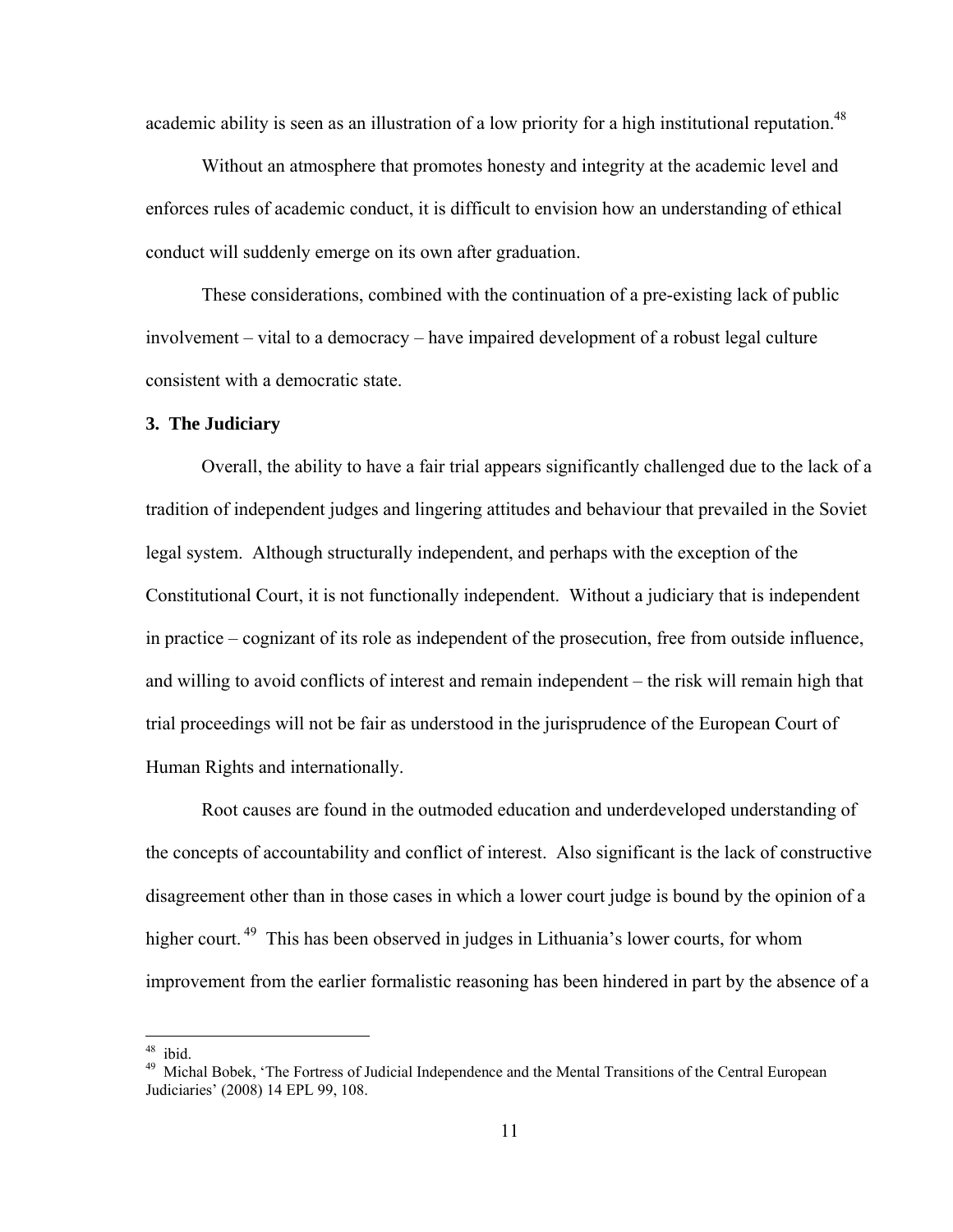tradition of dissenting opinions.<sup>50</sup> Examples of dissenting and concurring opinions can be seen in the decisions of the European Court. The overall situation is one in which there is structural judicial independence, but no mentally independent judges.  $51$ 

 Technical knowledge of the law, together with experience and wisdom, are indispensable factors in judicial authority and a judge's personal independence:

> Judges lacking knowledge and the ability to reason and explain can hardly be independent; they cannot rely on personal authority. The lack of authority is then replaced by force: the decisions is not correct because it is soundly and well reasoned, but because it is 'us' (the court) who made it.  $52$

This *ipse dixit* attitude – or, 'it is true because I say it is true'– illustrates the difference

between the authoritarian approach to legal discourse and the authoritative approach. The

authoritarian model tends to decree universal truths from the centre, while authoritative decisions

result from a dialogue that leads to a reasoned solution. The willingness to engage in the

dialogue contemplated by an authoritative decision is, of course, determined by personal

knowledge and ability of the individual judge. $53$ 

Perhaps the greatest problem in the judiciaries of Central Europe is 'the self-perception

and self-image of the judges and the internalization and realisation of their personal

independence':

This type of judicial 'independence' has not been included, for obvious reasons, in the mainstream debate so far: it is difficult to discern, hard to describe, and, contrary to the institutional changes, it is lengthy and painful.<sup>54</sup>

<sup>50</sup> 50 Vaidotas A Vaičaitis, 'Transitional Democracy and Judicial Review: Lithuanian Case', 2007 Conference Paper, VII World Congress of the International Association of Constitutional Law, Athens, Greece, 11-15 June 2007, 4 <http://www.enelsyn.gr/papers/w5/Paper%20by%20Prof%20Vaidotas%20A.%20Vaicaitis.pdf> accessed 12 August 2013.

<sup>51</sup> Bobek (n 49) 108.

<sup>52</sup> ibid 110.

<sup>53</sup> ibid.

<sup>54</sup> ibid 108.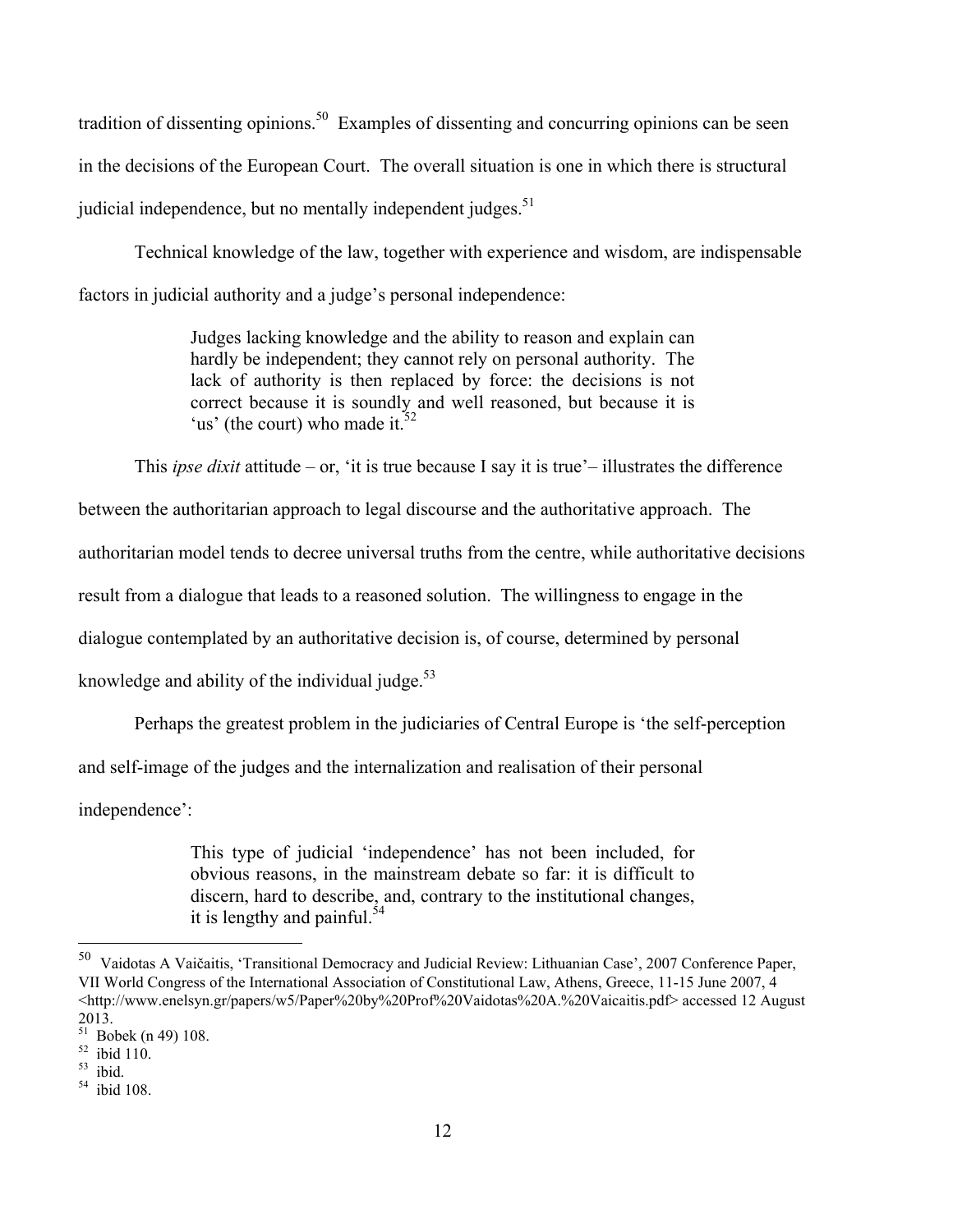Personal courage has been described as one dimension of individual judicial independence that has been a characteristic heavily lacking in the Central European judiciary. It was not a characteristic fostered by the Soviet government,<sup>55</sup> evident in the position held by the courts and judges as subordinate to Communist party leaders.<sup>56</sup> The post-Soviet governments do not endorse it either.<sup>57</sup> Critical thinking and critical morality that is different from, yet complementary to, what the majoritarian legislature does, is non-existent or very rare.<sup>58</sup> The continued effect of Soviet legal culture in the region and in Lithuania is noted in legal academic articles authored by Lithuanians.<sup>59</sup> This is not at all surprising considering that the judges sitting during Soviet occupation became judges of an independent Lithuania overnight. Nearly all of the judges, attorneys, law professors and lawyers in public administration in Lithuania retained their positions, irrespective of their ideological views under the communist regime. $60$ 

 With other priorities to attend to, the newly independent leaders did not substitute other judges in their place, or give immediate attention to rule of law reform other than ensuring the basic framework of documents were in place for a functioning government.<sup>61</sup> Initially, the primary focus was on structure and format, such as whether laws had been passed or the judicial councils established were adequate. However, whether the judiciary is truly independent also

 $55$  ibid.

<sup>56</sup> James H Anderson and Cheryl W Gray 'Transforming Judicial Systems in Europe and Central Asia' in François Bourguignon and Boris Pleskovic (eds), *Beyond Transition: Annual World Bank Conference on Economic Development* (World Bank 2007) 329. 57 Bobek (n 49) 108.

<sup>58</sup> ibid.

<sup>59</sup> Open Society Institute, 'Judicial Independence in Lithuania' in *Monitoring the EU Accession Process: Judicial Independence* (Central European University Press, Budapest 2001) 276; *Judiciary in Central and Eastern Europe* (n 31) xvi; Rauličkytė (n 25); 'AALS Panel on Global Legal Education' (n 32) 322 (legal education in Eastern Europe changed very little since the fall of the Soviet Union); Tomas Berkmanas, 'On the Academic Understanding of Legal Interpretation in Lithuania' (2005) 2 Intl J Baltic L 60 (difficulties transforming from Soviet mode of dogmatic thinking in legal interpretation).

<sup>60</sup> Frank Emmert, 'Administrative and Court Reform in Central and Eastern Europe' (2003) 9 ELJ 288, 302-03. <sup>61</sup> Daniel Ryan Koslosky, 'Toward an Interpretive Model of Judicial Independence: a Case Study of Eastern Europe' (2009) 31 U Pa J Intl L 203, 204.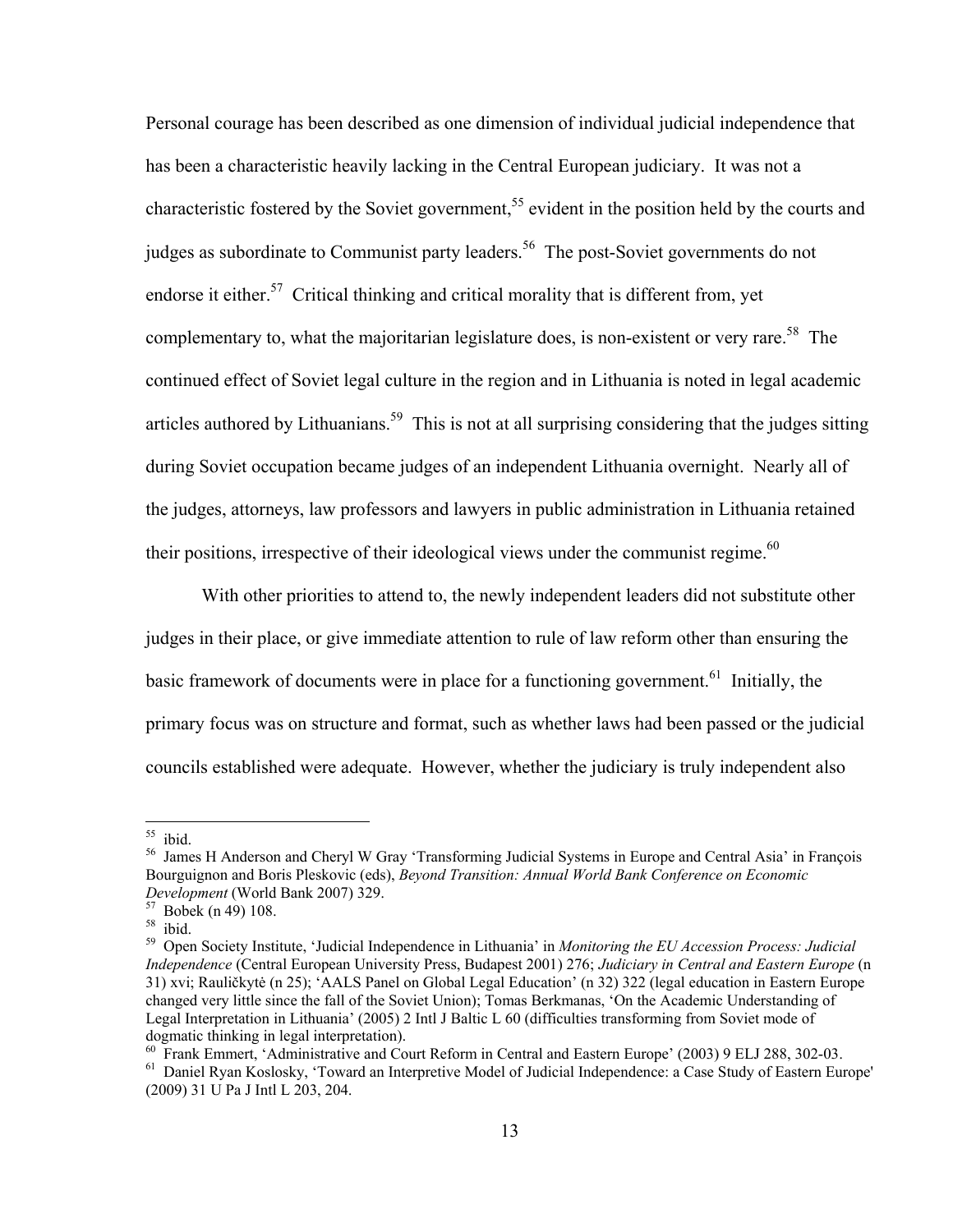depends upon 'the judicial mentality and self-image'.<sup>62</sup>

 The predominant judicial culture and self-perception in Central European judiciaries remains one of a well-paid civil servant. This is said to result from the merging of a European bureaucratic tendencies with the rule of the working class, telephone justice,  $63$  and the Soviet Communist doctrine of unity of state power. $64$  As a result, when the Soviet Union collapsed, the post-Soviet judges were the same subservient technocrats who still seek refuge in mechanical and formalistic interpretation of the law.<sup>65</sup>

 Although the courts are reformed in structure, the individuals serving as judges were the same men and women who were judges in Soviet times, and personnel changes since then have been slow, again as a result of the Soviet legal culture, which continues its tacit control. Changes that might otherwise be expected from the passage of time or retirement are impeded by this control – to do well, new judges must adopt the old traditions.<sup>66</sup> As studies in organizational behaviour have identified, the phenomenon described here as 'adopting old traditions' is informal organizational knowledge that is learned by members of an organization in the performance of their duties.<sup>67</sup> This helps explain how, even after over two decades, the culture of the Soviet legal system can survive institutionally.

Even sixteen years after independence, the majority of sitting judges in Lithuania had

 $62$  Bobek (n 49) 99.

<sup>63</sup> Rasma Karklins, *The System Made Me Do It: Corruption in Post-Communist Societies* (ME Sharpe, London 2005) 14 (describing when 'communist party leaders would pick up the telephone and call prosecutors and judges and tell them what outcome the party expected in specific cases'). Karklins further notes that even though the evidence that this practise continues is scattered, 'the exceptional political influence of the ruling elites on law enforcement persists'. ibid.

<sup>64</sup> Bobek (n 49) 107.

<sup>&</sup>lt;sup>65</sup> ibid. This was the case in all post-communist countries with the exception of the former Eastern Germany, where '100% of all judges and law professors and a very high percentage of all public prosecutors and high level lawyers in the public administration lost their jobs and were replaced by Western-trained lawyers from the Federal Republic of Germany'. Emmert (n 60) 302.

<sup>66</sup> Bobek (n 49) 108.

<sup>&</sup>lt;sup>67</sup> Haridimos Tsoukas and Efi Vladimirou, 'What is Organizational Knowledge?' (2001) 38 J Management Studies 973, 980.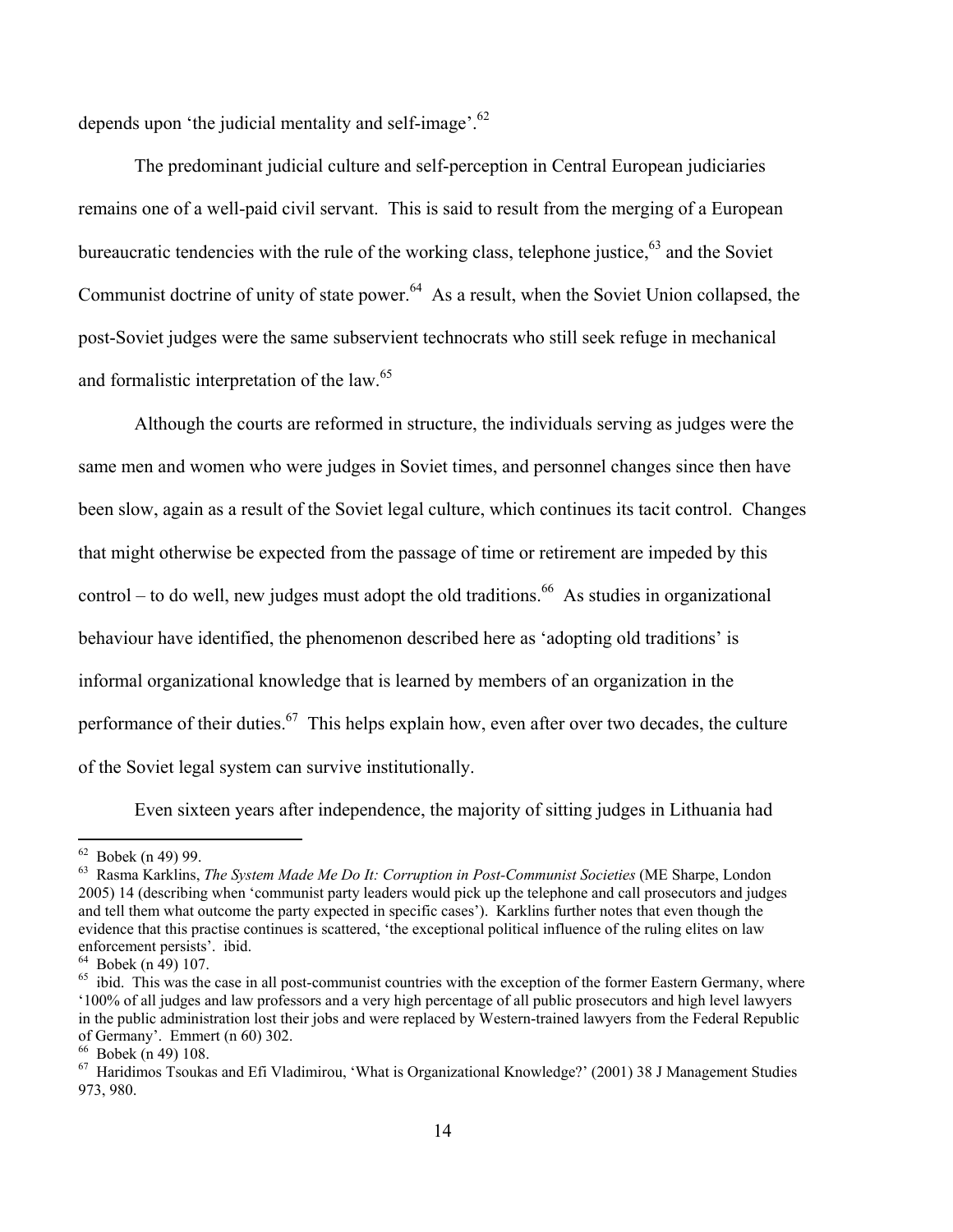been trained during the Soviet occupation, adding to the low level of public confidence in the judiciary, with exception of the Constitutional Court.<sup>68</sup> These judges are described as finding it difficult to adapt to the social and legal changes, continuing in their formalistic application of law according to prevailing Soviet concept of legal positivism, without taking into account the principles of the Constitution as a common practise adopted in the ordinary courts, especially the lower courts.<sup>69</sup> The judges in Lithuania are still viewed as functioning as bureaucrats. Reasons for this include that they are chosen at a young age, and are not chosen from the best and the brightest.<sup>70</sup> Once they enter the system, they remain there with little or no engagement with the public. $71$ 

 Assertions of judicial independence have been used to excess in some circumstances in Central Europe, such as to explain the basis for disregarding the established case law of higher courts (thereby turning the judicial process into an unpredictable one); for not displaying the full name of deciding judges in published decisions of the court; why judges cannot be compelled to engage in continuous education after their appointment; or why only judges may keep their higher salaries when public savings measures are adopted for all public employees. As a result, the public can be apathetic to judicial calls for safeguarding 'judicial independence', even when the concerns are well-founded.<sup>72</sup>

 The judiciary's emphasis on self-governing without any professional administrative support or other form has hidden judicial shortcomings. Not receiving adequate focus is the need for the judiciary to make the transition 'from a cast of well-paid subservient civil servants to

 $68 \text{ Vaičaitis}$  (n 50) 4.<br> $69 \text{ ibid.}$ 

 $70^{\circ}$  'The Lithuanian Rule of Law' (n 16).<br> $71^{\circ}$  ibid.

 $72$  Bobek (n 49) 112-13.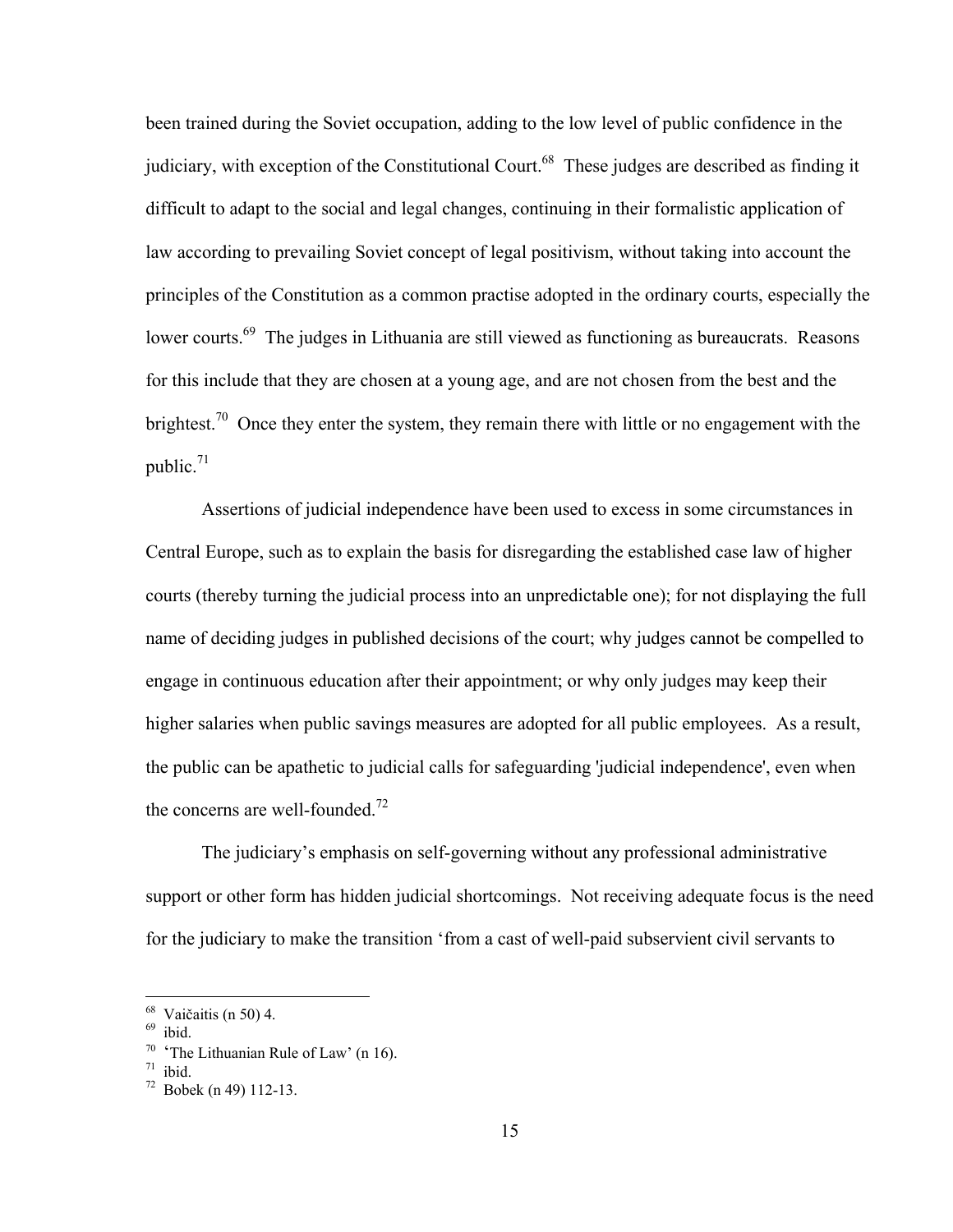personally independent and critical judges who are ready to make and publicly defend their opinions'. While understandable that the obvious changes were made, such as whether laws have been passed, the more difficult tasks have not been addressed, such as an assessment of judicial self-image, mentality and ideology, or fostering the development of more personally independent judges. $^{73}$ 

When the countries in this region became newly independent, the organisation of the judiciary went from one extreme to the other – from being completely dependent to lacking in any exterior control whatsoever. There was an unreasonably optimistic belief that once the judiciary gained organisational independence, its quality and performance would improve. Unfortunately, the argument for judicial independence from those outside the judiciary was not matched with a similar commitment to ensuring the concomitant development of judicial expertise, competence, and quality. This phenomenon demonstrates the negative impact of failing to address structural and functional judicial independence together.

 What many jurists confused was the relationship between independence and accountability. That is, once structurally independent, they were not excused from being professionally accountable:

> It is again for the judges themselves to realize that judicial independence is not a spell designed to lock oneself away into an ivory tower of irresponsibility. It is a limited privilege that must be repaid with performance, expertise, and willingness to assume individual responsibility. $^{74}$

Independence and accountability normally evolve gradually together, but in Eastern Europe judicial accountability developing more slowly due to the disequilibrium resulting from the

 $^{73}$  ibid 100, 112.

 $74$  ibid 111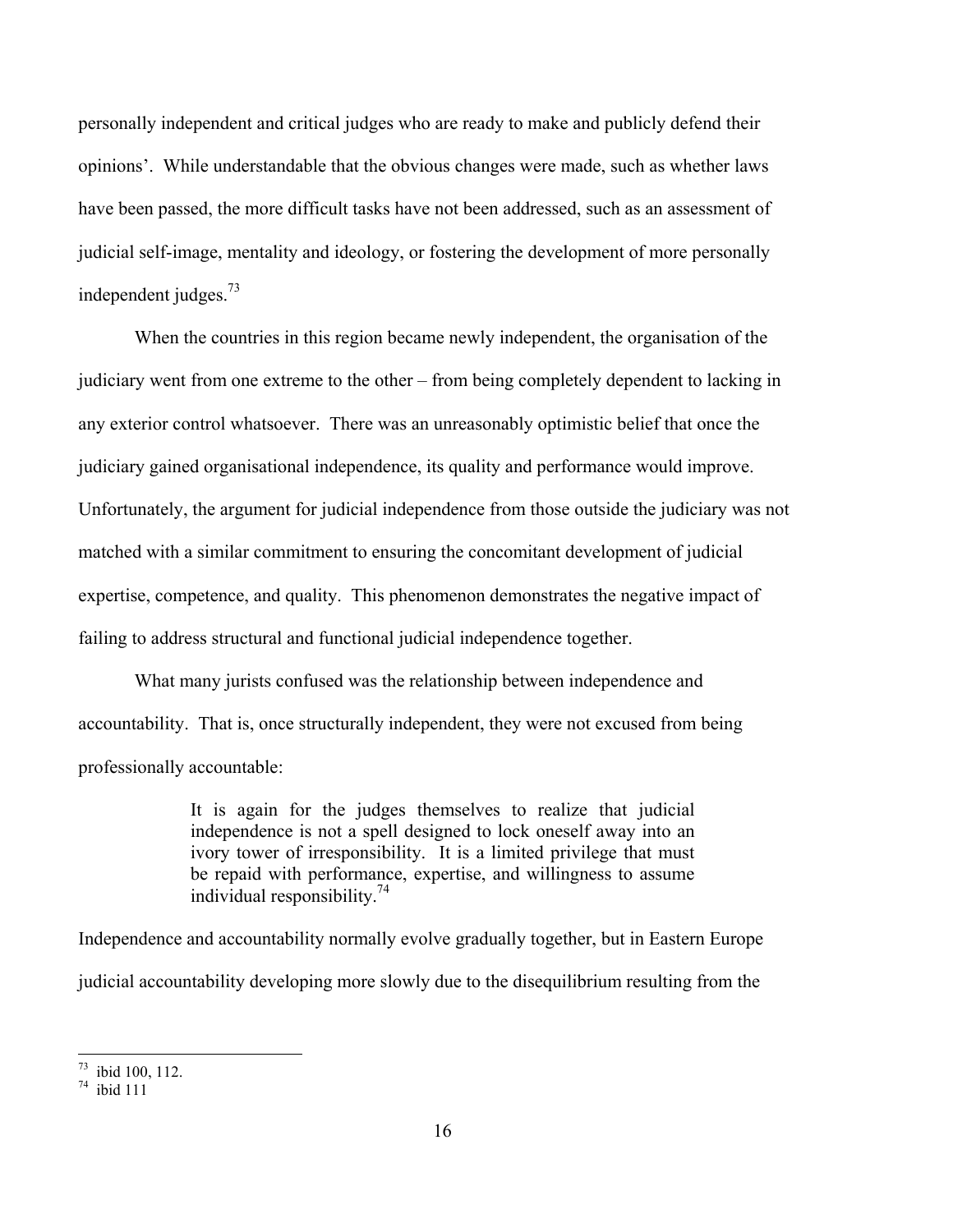implosion of the Soviet Union.<sup>75</sup>

Social scientists have measured judicial independence<sup>76</sup> by considering the level of independence that can be deduced from legal documents (*de jure*) and the level of independence that courts have in fact (*de facto*) to determine that judicial independence is also conducive to economic growth.<sup>77</sup> To understand *de jure* independence, they considered characteristics such as the establishment, organization, and operation of a country's highest courts as evident from legal documents, such as the country's constitution. They included the appointment process, salary and salary protection, and material support for court operations. To understand *de facto* independence, they considered how well eight of the *de jure* variables were implemented. From their results, they concluded that while *de jure* judicial independence does not have an impact on economic growth, *de facto* judicial independence does.<sup>78</sup> In other words, their research supports the common sense expectation that the existence of a legal structure with elements of judicial independence does not alone ensure that the judiciary functions independently.

#### **4. Difficulties for Litigants**

 The right of individuals to have a fair trial begins with their ability to place their claims before a court.<sup>79</sup> As described in the work of Lithuania's NGOs,  $80$  among the specific problems

 $75$  ibid 113.

<sup>76</sup> Lars P Feld and Stefan Voigt, 'Economic Growth and Judicial Independence: Cross-Country Evidence Using a New Set of Indicators' (2003) 19 EuropJPolEcon 497-527, 449.

<sup>77</sup> ibid 498.

<sup>78</sup> Lars P Feld and Stefan Voigt, 'Unbundling Judicial Independence' (2007) Intl Soc for New Inst Economics (20 June 2007) Washington University, Dept of Economics, St Louis, Missouri, USA <http://www.isnie.org/assets/files/ papers2007/voigt.pdf> accessed 12 August 2013, 2 (results also indicate that the positive impact of *de facto* judicial independence on economic growth is stronger in systems with a high level of checks and balances; further, *de facto*  judicial independence appears to be effective independent of the age of a constitution).

<sup>&</sup>lt;sup>79</sup> Golder v UK (n 5).<br><sup>80</sup> Such as by the Human Rights Monitoring Institute, Transparency International Lithuania, Lithuanian Centre for Human Rights, Center for Equality Advancement, and VILTIS: Lithuanian Welfare Society For Persons With Mental Disability.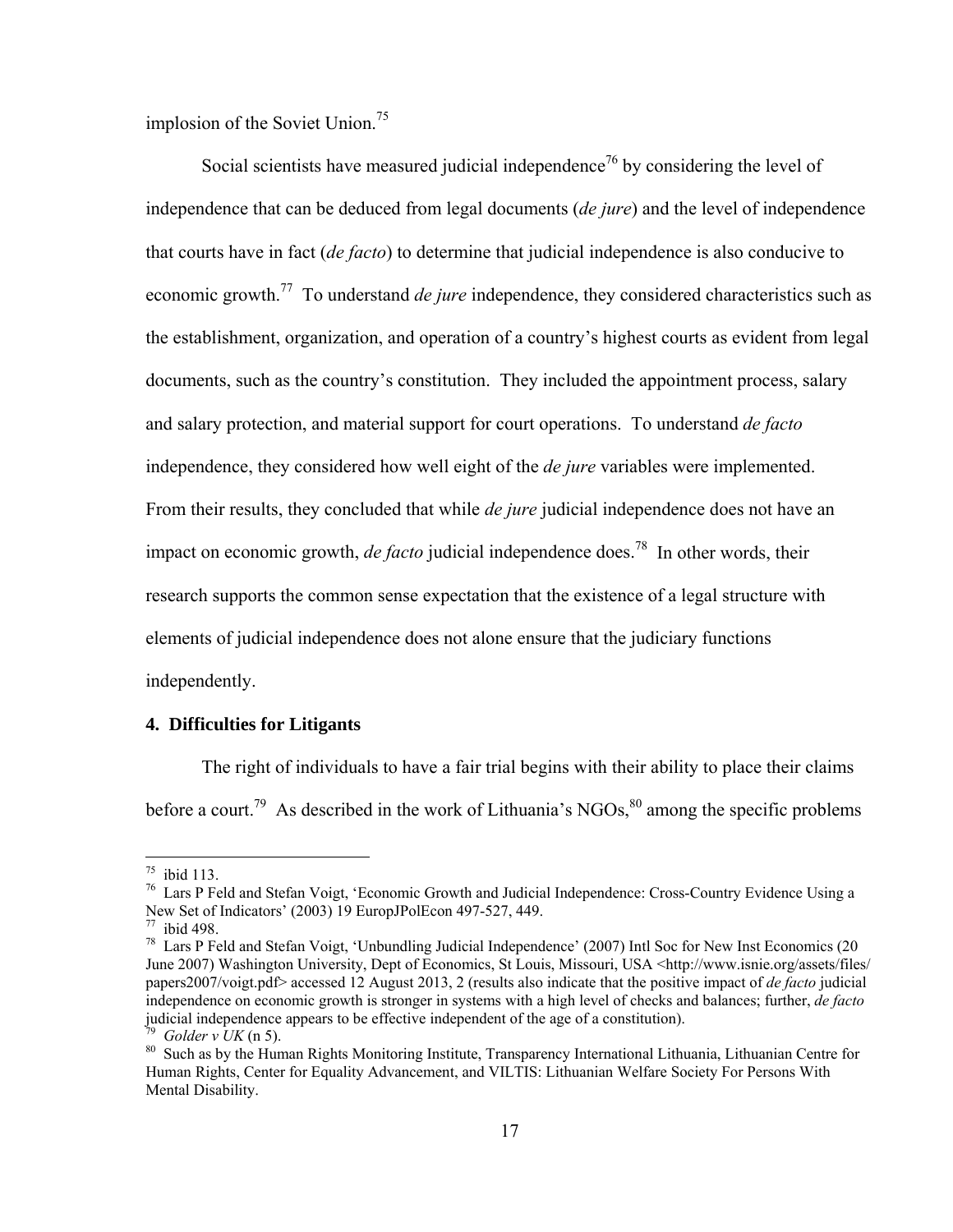that litigants have in the legal system, there are barriers to court access created by the length of proceedings, lack of a promptly available reliable court record, and lack of procedural protection for the most vulnerable – the physically disabled, the mentally ill, and children. Those persons who are adjudged mentally incapacitated have no standing before any court, and can be involuntarily committed to a psychiatric facility without being present in court and without legal representation. There are no protections in place against conflicts of interest for legal guardians, or any periodic review. Child custody determinations are made without legal representation for the children. There are also physical barriers to court access created by the incomplete implementation of alterations to public buildings required by law.

 In criminal cases, there is a need for a more independent prosecution service and stronger system of advocacy for those accused of crime. There are long-standing complaints in Lithuania from many sources as to the poorly conducted criminal pretrial investigations, characterised by lack of professionalism, with no measure taken to improve their quality. $81$  Pretrial investigations are often slow and poorly handled. Members of the media and public officials, including investigating authorities, are known to disregard the presumption of innocence by publicly suggesting guilt in criminal matters without effective response by those enforcing legal and ethical standards. The length of the investigations leaves potential witnesses who are victims vulnerable to their perpetrators and individuals vulnerable to repeated arrest and detention for investigative purposes without judicial review.

Access to a court using legal aid is also a problem. Consistent with a study on effective criminal defence in Europe, $82$  in Lithuania, potential users of the programme are often without

<sup>81</sup> HRMI 2009 (n 22) 36-37; Henrikas Mickevičius and others (eds), *Human Rights in Lithuania, 2009-2010* 

<sup>&</sup>lt;sup>82</sup> Ed Cape and others, *Effective Criminal Defence in Europe* (Intersentia, Antwerp-Oxford 2010).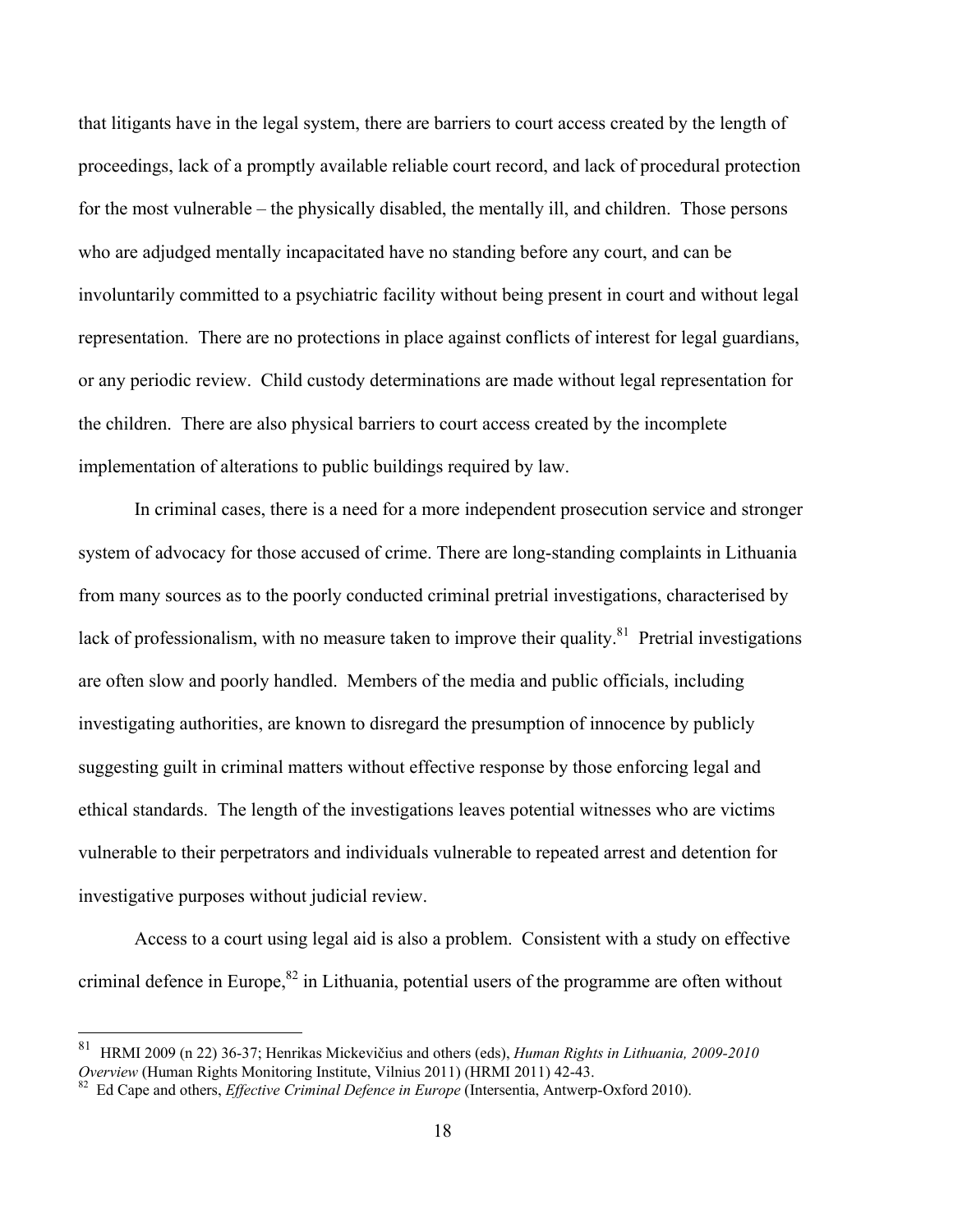access to information about their eligibility, especially those with disabilities or who are in detention.83

The legal professionals who represent the parties to litigation, as with the judiciary, also shares cultural history that influences the functioning of its members. Representation by criminal defence attorneys is often formalistic, with little involvement beyond minimum requirements, particularly where the defence is provided by legal aid. Criminal proceedings are dominated by the prosecution. Public complaints that prosecutors do not function independently as they are constitutionally required thus appear supported, as do the other indicators established by social scientists.

#### **4.1 Attorneys**

 A handful of individuals within the Soviet legal system attempted to realise the right to counsel and the presumption of innocence along with other ideals, and were occasionally successful. But overall, the Soviet system failed to embrace these standards in substance, rendering them 'hollow'.<sup>84</sup> The challenge in today's post-Soviet states is 'to infuse these longdormant standards of justice with meaning and force ... contributing to the legitimization of the laws and courts'.<sup>85</sup> Also a challenge is addressing the need for improving the quality of academic performance and ethics in legal studies to contemporary standards addressed earlier, since the attorneys and prosecutors begin with the same initial educational training as the judiciary, profoundly affecting the judicial system.

Service as an *advokat* in the Soviet system was seldom professionally fulfilling. It was

<sup>&</sup>lt;sup>83</sup> United Nations Human Rights Council, 'Joint UPR [Universal Periodic Review] Submission of Human Rights Monitoring Institute, Center for Equality Advancement, Equal Rights and Social Development Centre, Lithuania – October 2011' <http://lib.ohchr.org/HRBodies/UPR/Documents/session12/LT/JS1-JointSubmission1-eng.pdf> accessed 12 August 2013 (Joint UPR Submission October 2011) paras 43-44.<br><sup>84</sup> Valerie Wattenberg, 'Making Way For Justice: Breaking with Tradition in the Former Soviet Bloc' in *Justice* 

*Initiatives* (Open Society Justice Initiative 2004) 9.<br><sup>85</sup> ibid.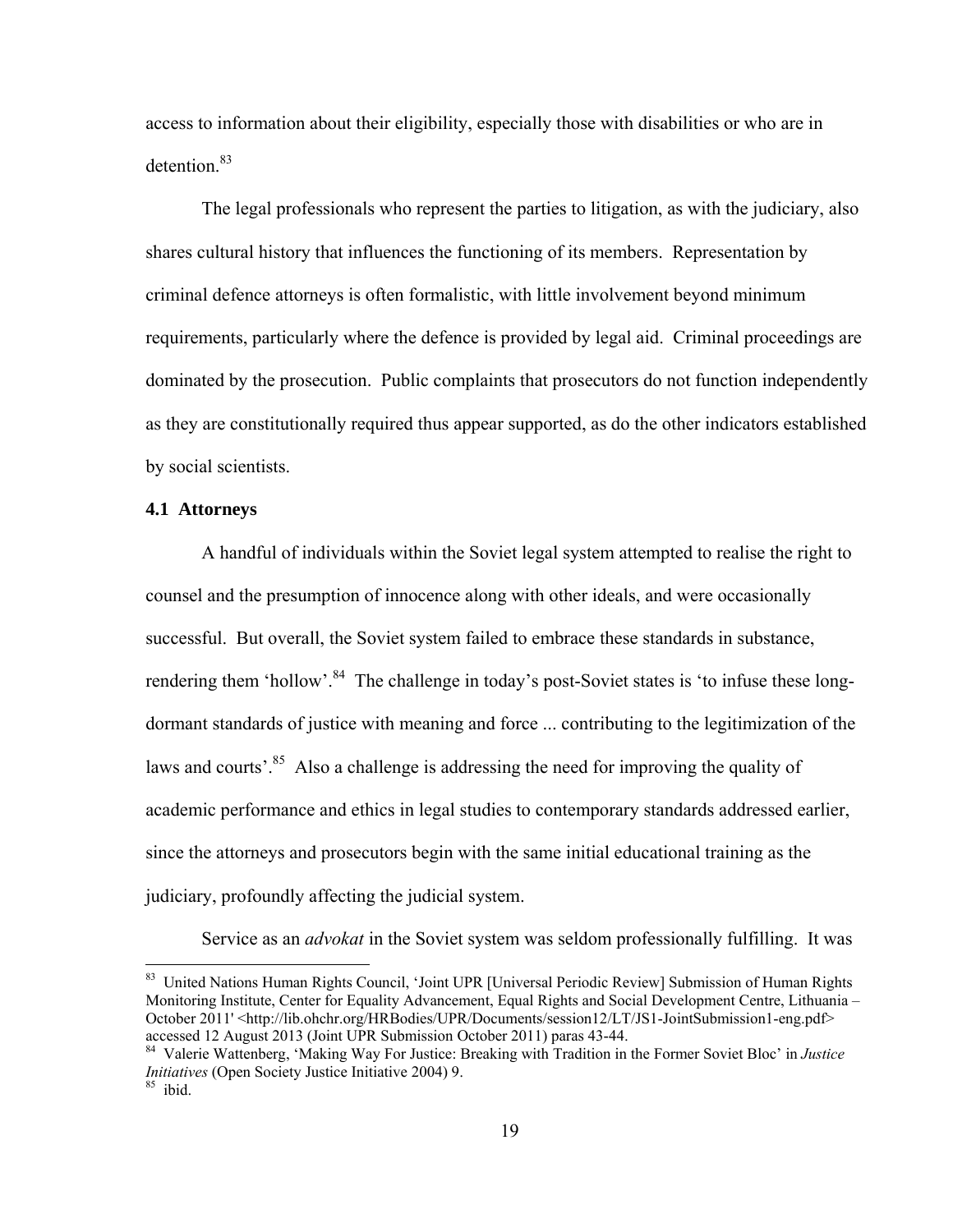the role of lawyers to serve the state, not their clients. Rules, laws, and ethics were routinely disregarded. Significant decisions were not based on the law, but on dictates of party leaders who controlled the system, who advised the courts in telephone calls, meetings or secret instructions. *Advokats* faced the constant minimization of the law knowing that at any time the effect of the law could be reduced by some extralegal method.<sup>86</sup>

 After the collapse of the Soviet Union, the private practice of law was essentially a new profession with little historical precedent. The most pervasive problem affecting post-Soviet *advokats* was in their lack of ethical behaviour and understanding what circumstances constitute a conflict of interest. This is due to several factors, the first of which was the continuation of the corruption that was typical at every level and in every sector of the legal profession. Many in the profession, particularly those who were older, had only been able to function playing by the rules of the Soviet regime. For them, shifting to more ethical behaviour had no advantage.<sup>87</sup>

#### **4.2. The Prosecution Service**

 Concerns with the prosecutor service include the unregulated use of prosecutorial discretion and the lack of independence in practice, made more profound by the Soviet legacy in which prosecutors were part of the state apparatus and unquestionably the most influential members of the legal profession.<sup>88</sup>

 The prosecutor remains the most decisive institution in criminal justice. Prosecutors, or police officers supervised by prosecutors, gather all the evidence, evaluate it and decide whether or not to send the case to the court. Several recent events have given the public perception that they have an incredible amount of discretion and visibly misuse it. Combined with a tradition in

Meyer (n 18) 1042.

 $87$  ibid  $1058-59$ .

<sup>88</sup> Meyer (n 18) 1035.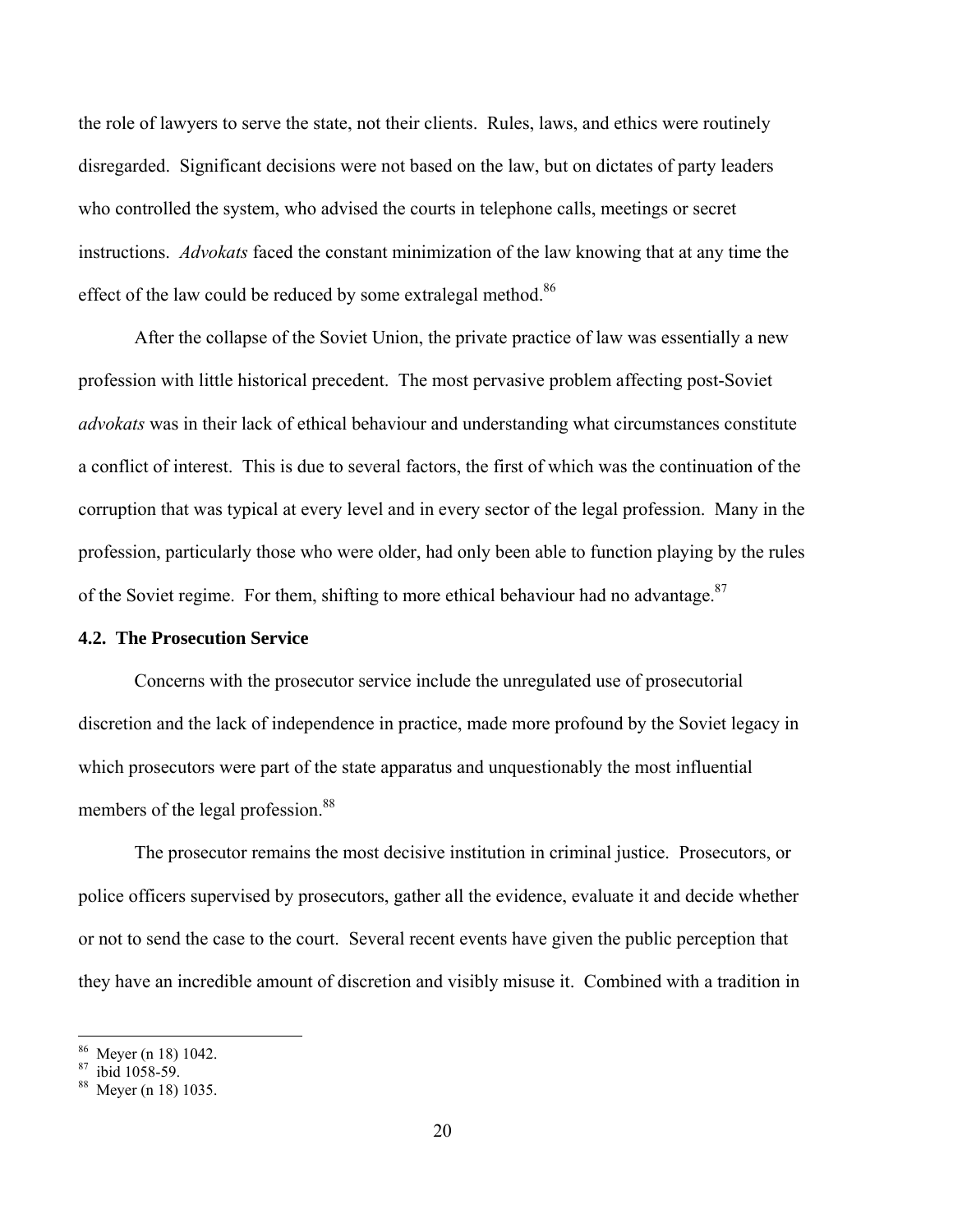which the judiciary relies heavily on the pretrial investigation<sup>89</sup> and attorneys who do not aggressively defend their clients, the presumption of innocence and fairness to the defendant suffer $\frac{90}{2}$ 

The lack of professional investigative methods has been criticised for years, including by the Chair of the Supreme Court of Lithuania.<sup>91</sup> This criticism was echoed by the Prosecutor General who publicly acknowledged before Seimas that the pretrial investigative officers lack education, motivation, and organization:

> a very desperate situation exists with the pre-trial investigation officers who are directly responsible for the conduct of investigations.<sup>92</sup>

Independent Lithuania established a framework for an independent prosecution service,

establishing it constitutionally and mandating that it be independent and observe only the law.<sup>93</sup>

In practice, however, there are several features of the prosecution service that impair the system.

Officially, prosecutors must investigate all cases brought to their attention,  $94$  making Lithuania a

jurisdiction of mandatory prosecution. Prosecutorial duties in a mandatory prosecution

jurisdiction differ in a critical way from prosecutors in many countries because they do not have

the official ability to exercise prosecutorial discretion. They are obliged to investigate all cases

<sup>89</sup> HRMI 2007 (n 21) 21 (as observed in a court watching project).

<sup>90</sup> Inga Abramaviciute and Regina Valutyte, 'Lithuania' in Ed Cape and Zaza Namoradze (eds), *Effective Criminal Defence in Eastern Europe* (Soros Foundation 2012) 245-46.<br><sup>91</sup> HRMI 2007 (n 21) 22.

<sup>92</sup> ibid 21-22.

<sup>&</sup>lt;sup>93</sup> Constitution of Lithuania, ch IX (arts 109-114). 'According to the Constitution, the prosecutors are a component part of the judiciary, therefore, the principles defining the independence of courts are applicable to them, but only with due consideration of the approach specified by the Constitutional Court.' Constitutional Court, 6 December 1995 ruling on Government Resolutions on Remuneration of Officers of the Courts and Certain Officers of the Legal Profession [title restated], *Official Gazette* 1995, No 101-2264 (13 December 1995); Constitution of Lithuania, art 118 ( 'When performing his [or her] functions, the prosecutor shall be independent and shall obey only the law.') .

<sup>94</sup> Code of Criminal Procedure, 14 March 2002, No IX-785, amended 21 June 2012, No IX-785, *Official Gazette* 2012, No 78-4030 (4 July 2012) sec 3.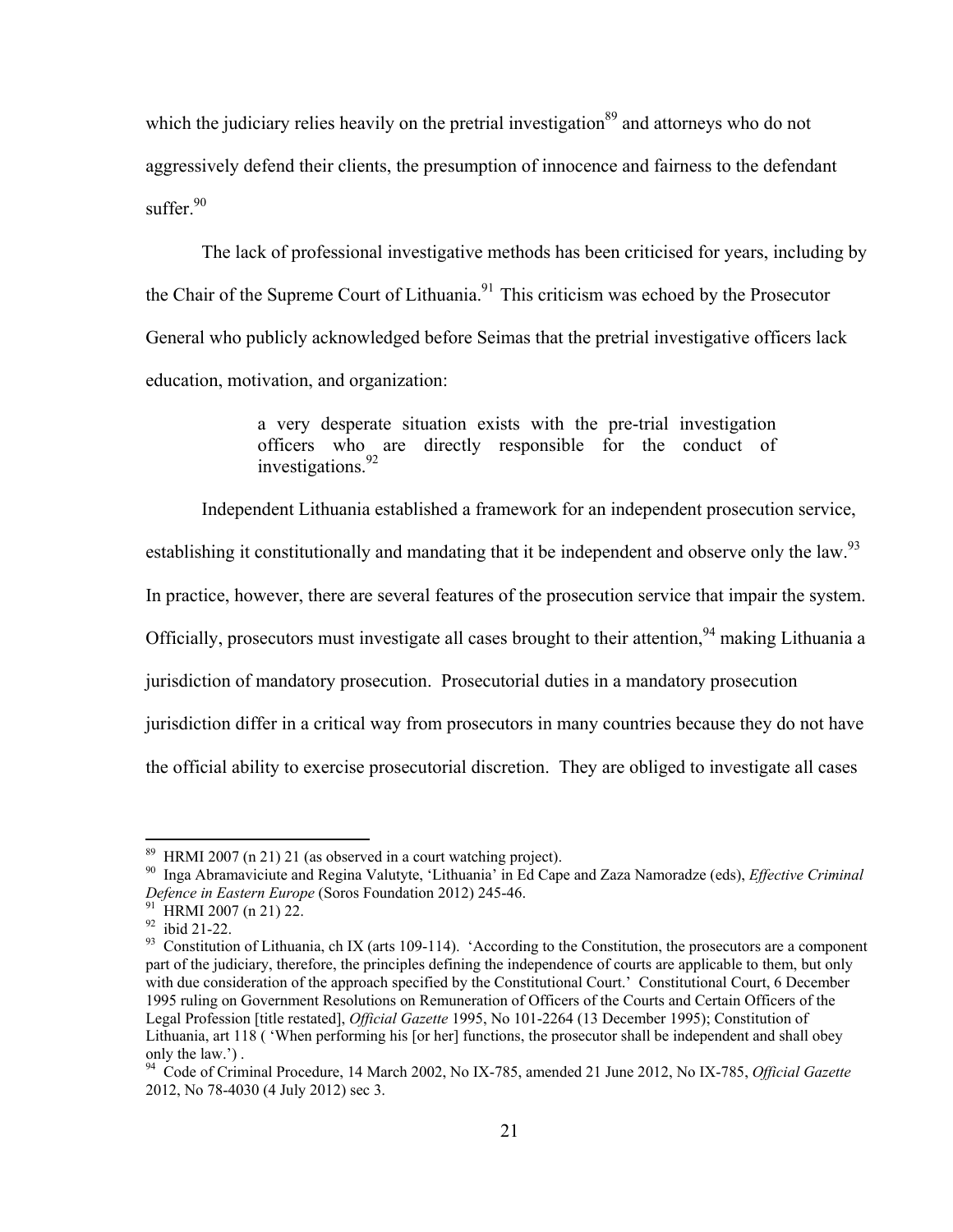brought to their attention.<sup>95</sup> This is common in post-Soviet countries.<sup>96</sup> Internationally, there is a wide range of discretion granted to prosecutors to initiate investigations and to decide whether to prosecute, halt, or discontinue prosecutions, with standards that encourage clear rules and guidelines on the use of that discretion. The Council of Europe promotes the principle of prosecutorial discretion, proposing that where it is not already in use, that it be introduced.<sup>97</sup> The Council of Europe further recommends that a prosecutor's decision to waive or discontinue a prosecution be based on specific criteria, such as the seriousness of the offence or the effects of conviction on the alleged offender, and that a decision to waive prosecution should not act as a bar to a victim seeking civil damages from an alleged offender.<sup>98</sup>

 The problem with the mandatory requirement to investigate and prosecute is that it allows for hidden abuses and disingenuous use of discretion, with preference given to 'more easily verifiable facts' and simple cases, and use of administrative penalties rather than more serious criminal sanctions:

> The existence of discretion in individual decisions regarding prosecution is likely to have an impact on the chances of public figures being prosecuted. The degree of discretion is influenced by the adoption of the mandatory principle, but also by 'hidden' components of discretion, such as the ability to drop a case due to insufficient evidence or not concentrating enough efforts to

98 OECD 2011 (n 96) 9.

<sup>&</sup>lt;sup>95</sup> Laima Čekelienė and Vaida Urmonaitė, 'The Prosecution Service of Lithuania' (Country Report Lithuania, Eurojustice Network of European Prosecutors-General in the European Union, circa 2004) 560 <http://www.eurojustice.com/member\_states/lithuania/country\_report/country\_report\_lithuania> accessed 12 August 2013 (authored by the Chief Prosecutor, Dept. of Intl Relations and Legal Assistance, Prosecutor General's Office, and the Deputy Prosecutor General, respectively). ibid.

<sup>&</sup>lt;sup>96</sup> Organisation for Economic Co-Operation and Development, 'Anti-Corruption Specialisation of Prosecutors in Selected European Countries' (Working Paper, September 2011) <www.oecd.org/countries/lithuania/ 49540917.pdf> accessed 12 August 2013 (OECD 2011) 9.<br><sup>97</sup> The Committee of Ministers has recommended the introduction or application of the principle of discretionary

prosecution 'wherever historical development and the constitution of member states allow' or otherwise devise '[m]easures having the same purpose as discretionary prosecution'. Committee of Ministers, 'Recommendation R (87) 18, Concerning the Simplification of Criminal Justice' (adopted 17 September 1987, 410th Meeting of Ministers' Deputies, Council of Europe) ss  $I(a)(I)$ ,  $I(b)$ ; OECD 2011 (n 96) 9. There are similar standards recommended by the United Nations.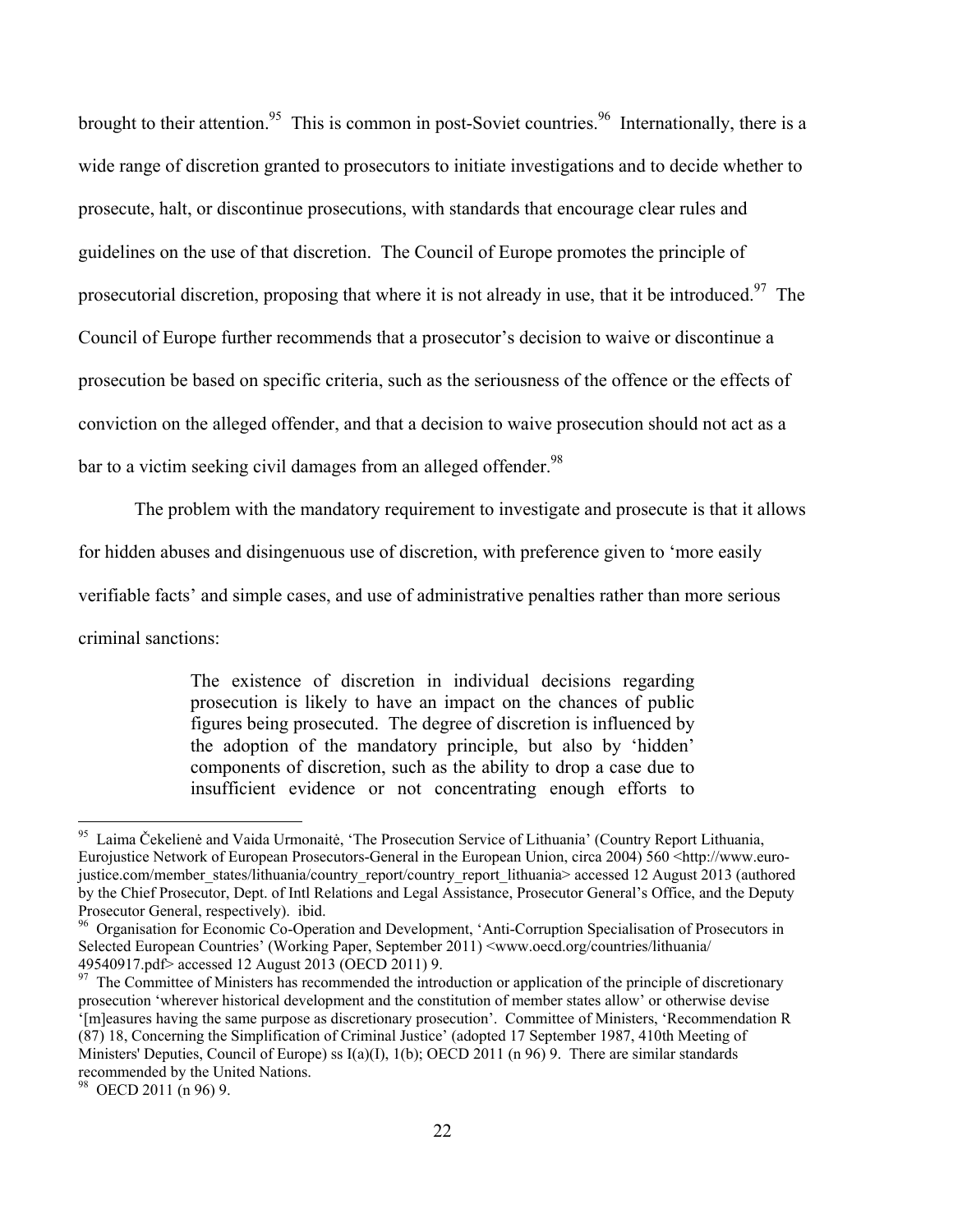conduct serious investigations.<sup>99</sup>

 Addressing the opportunity for hidden decisions is important to re-balancing the significant power of the prosecution and police that developed under Soviet theory. Soviet procedural law gave the courts far less control while the police, militia and departments under the competence of the Ministry of Interior were given far greater control than their Western counterparts.<sup>100</sup> The Soviet system expected criminal convictions. This legacy is reflected in the fact that it has only been in the past few years that prosecutor performance evaluations in Lithuania no longer presume that an acquittal is a professional flaw.<sup>101</sup>

 Among the quantitative studies on independence is a 2011 study on prosecution services in 78 countries, including Lithuania, by considering the appointment process and tenure in office of the head of the institution.<sup>102</sup> The lowest levels for independence were given to situations in which the selection process is dominated by legislators, with appointments by a group with a mixed participation of different agencies ranking somewhat better. Generally, and the point to be made in the case of Lithuania, independence levels increase significantly where the nomination process is conducted by judicial institutions without interference of politicians. The highest levels of independence, however, were found in those situations where the process is dominated by civil society, such as commissions that include academics and legal practitioners.<sup>103</sup> By these measures, the involvement of both the President of Lithuania in the

<sup>&</sup>lt;sup>99</sup> Anne van Aaken, Lars P Feld, Stefan Voigt, 'Power Over Prosecutors Corrupts Politicians: Cross Country Evidence Using a New Indicator' (March 2008) CESifo Working Paper No 2245, 10

<sup>&</sup>lt;http://ssrn.com/abstract=1097675> accessed 12 August 2013. 100 Károly Bárd, 'Trial and Sentencing: Judicial Independence, Training and Appointment of Judges, Structure of Criminal Procedure, Sentencing Patterns, the Role of the Defence in the Countries in Transition' (1999) 7 EurJCrime CrLCrJ 433, 435.<br><sup>101</sup> HRMI 2011 (n 81) 42.

<sup>&</sup>lt;sup>102</sup> Ernani Carvalho and Natália Leitão, 'A Factor Analysis Model to Measure Procuracy Office's Independence' (Working Paper, 7 May 2011) 1, 12 <http://ssrn.com/ abstract=1881043> accessed 12 August 2013.  $103$  ibid 2.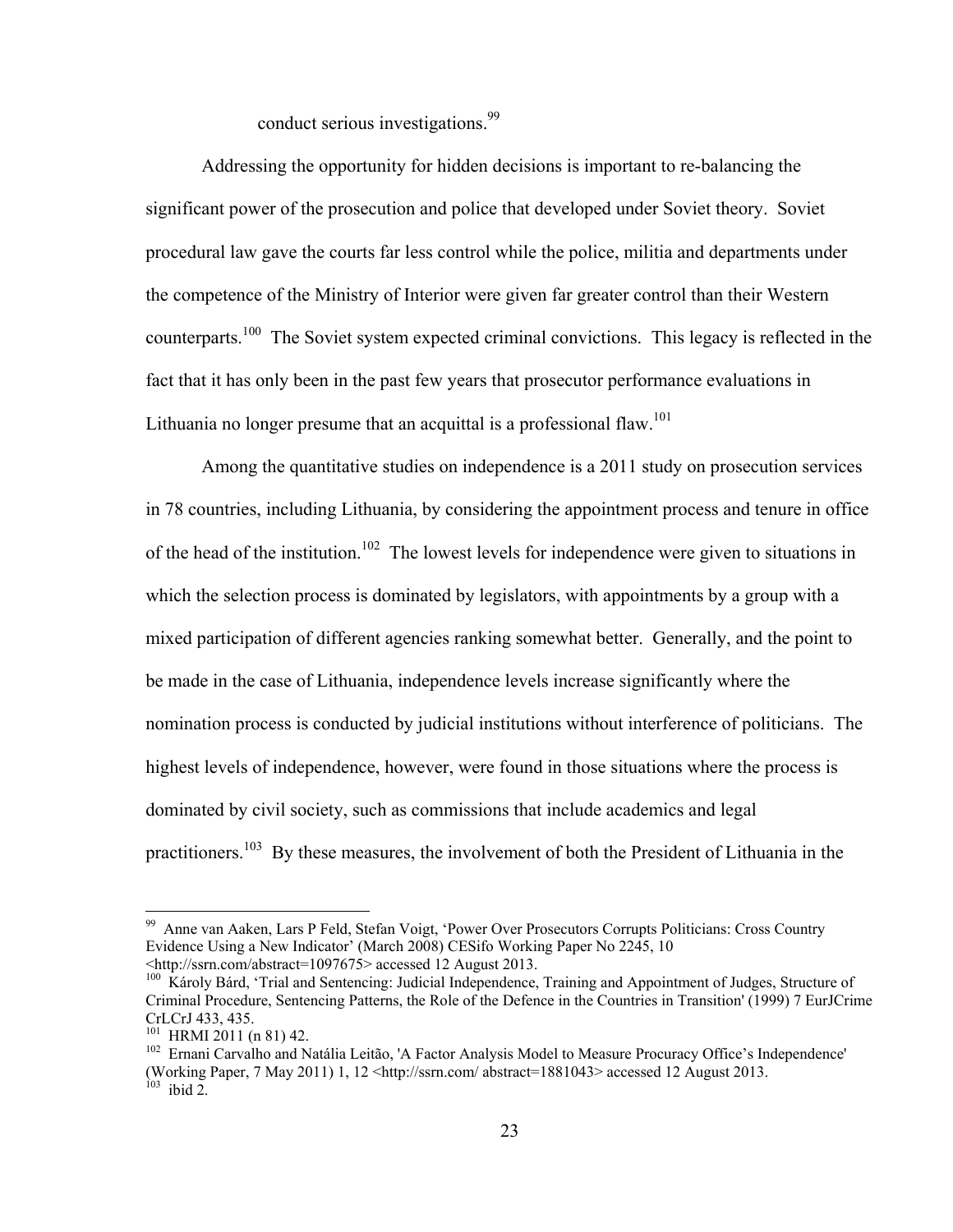appointment of the Prosecutor General and Seimas in providing consent for that appointment, Lithuania falls in the category of 'mixed' appointments that ranks 'somewhat better', but still toward the lower end of the spectrum of independence.<sup>104</sup> Ultimately, and similar to studies as to the judiciary, Lithuania's prosecutors ranked above average in institutional independence, but below average for independence in fact.<sup>105</sup>

#### **5. Measuring Compliance**

 Lithuania has complied with the vast majority of the adverse judgments against it in the European Court of Human Rights except for two highly-public and politically sensitive cases in which general measures remain open: *L v Lithuania* and *Paksas v Lithuania*. 106 Open for evaluation in the near future is the response to remedy the fair trial defects found in *DD v Lithuania*. 107

 Ensuring a fair trial in Lithuania as understood by the Convention is in need of improvement. This is evident in the Lithuania-specific areas reviewed in this research, and in the application of factors developed in comparative and quantitative research. The need for improvement is also suggested by an absence of political will to address system problems after they become known. Lithuania has not yet received increased scrutiny by the Committee of Ministers for its systemic problems, but that may change in light of the Committee of Ministers' increased attention on systemic issues in future judgments.

 While it is true that Lithuania has complied with the payments ordered by the European Court, judgments alone do not provide the complete view. Judgments are only part of the equation. In addition, judgment data alone does not provide a true reflection of a country's

<sup>&</sup>lt;sup>104</sup> ibid: Constitution of Lithuania, art 118.

<sup>&</sup>lt;sup>105</sup> Carvalho and Natália Leitão (n 102) 12, figure 03.<br><sup>106</sup> Paksas v Lithuania App no 34932/04 (ECtHR, 6 January 2011); *L* v Lithuania (2008) 46 EHRR 22.<br><sup>107</sup> *DD v Lithuania* App no 13469/06 (ECtHR, 14 February 2012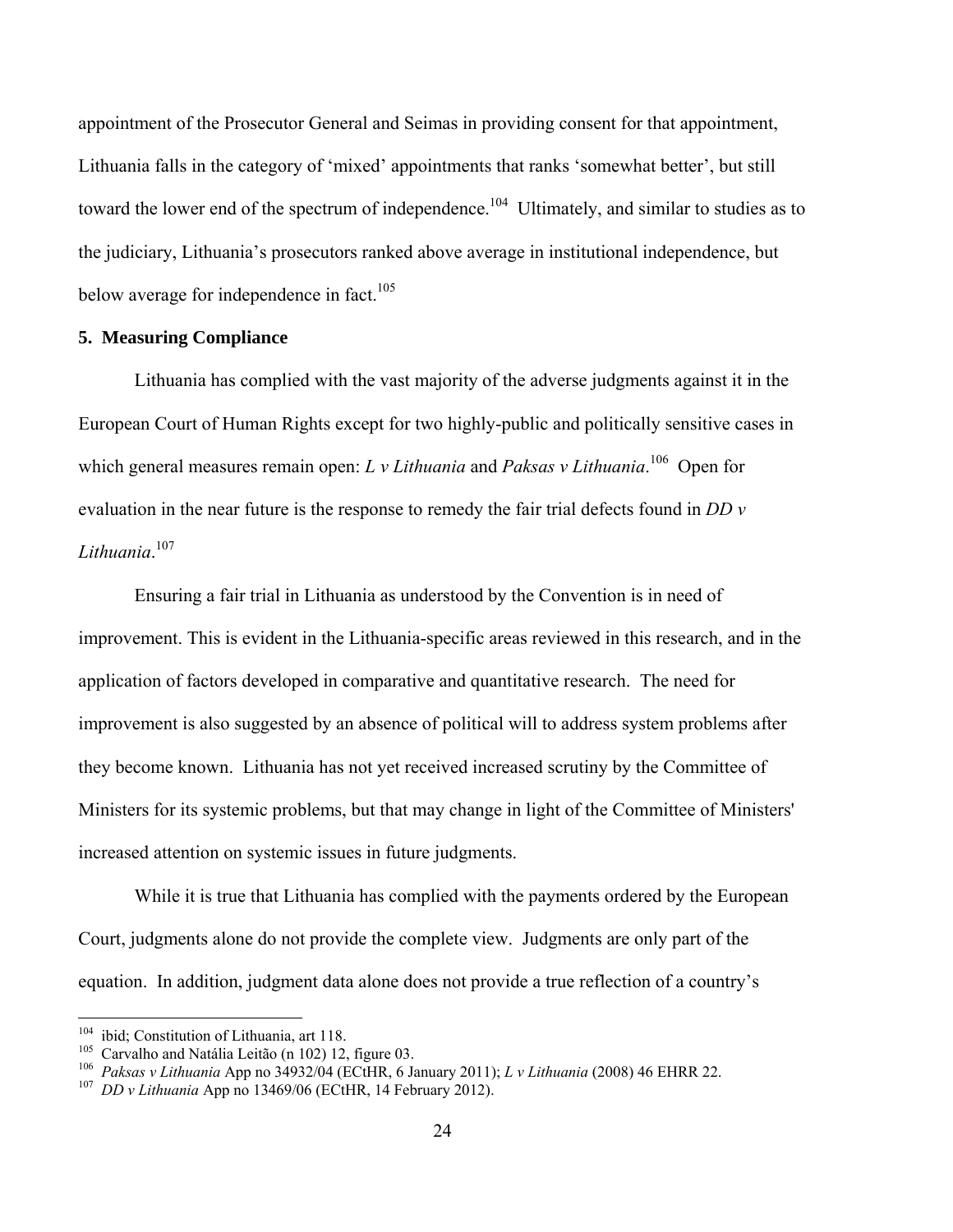Convention compliance. This is due to the extremely low chances that a case can reach the Court. The number of applications filed represents only a small fraction of potential claims due to the lengthy and expensive process that must be completed in the national courts that precedes an application to the Court. Then, having made an application, there is only about a 2 per cent chance that a complaint will be heard. Furthermore, a single adverse judgment provides no indication of its seriousness. It may represent a problem for a single individual or a systemic problem that affects many.<sup>108</sup>

 There are other indicators for assessment that are found in the less tangible functioning of government. Various studies test theories for successful Convention compliance, the role of national officials in coordinating national law with the European Court, and factors that promote state compliance with adverse judgments of the European Court. By standards relevant to the informal mechanisms of knowledge and practice in Lithuania, implementation of the right to a fair trial in Lithuania requires further work.

 Two recent comparative studies consider the reasons for favourable cooperation with international obligations, providing an analytical framework for understanding the intangible elements of knowledge and practice critical to promoting Convention implementation, areas in which Lithuania has demonstrated weakness.<sup>109</sup> It is important to note that Lithuania was not included in these two studies, but there are conclusions that may be drawn to conditions in Lithuania in the informal mechanisms of knowledge and practice. First, the less knowledgeable

<sup>108</sup> Steven Greer, *The European Convention on Human Rights: Achievements, Problems and Prospects* (CUP 2006) 72-73.

<sup>&</sup>lt;sup>109</sup> Helen Keller and Alec Stone Sweet (eds), *A Europe of Rights: The Impact of the ECHR on National Legal Systems* (OUP 2008) (a comparison in eighteen states of how various actors within national legal systems make decisions that either promote or hinder the status of the Convention) and Dia Anagnostou and Alina Mungiu-Pippidi, 'Why Do States Implement Differently the European Court of Human Rights Judgments? The Case Law on Civil Liberties and the Rights of Minorities' (JURISTRAS Project Comparative Report, funded by the European Commission Research Directorate, Contract FP6-028398, 2009) (a comparison of Convention provisions in nine countries to explain differences in how expeditiously national authorities execute adverse judgments).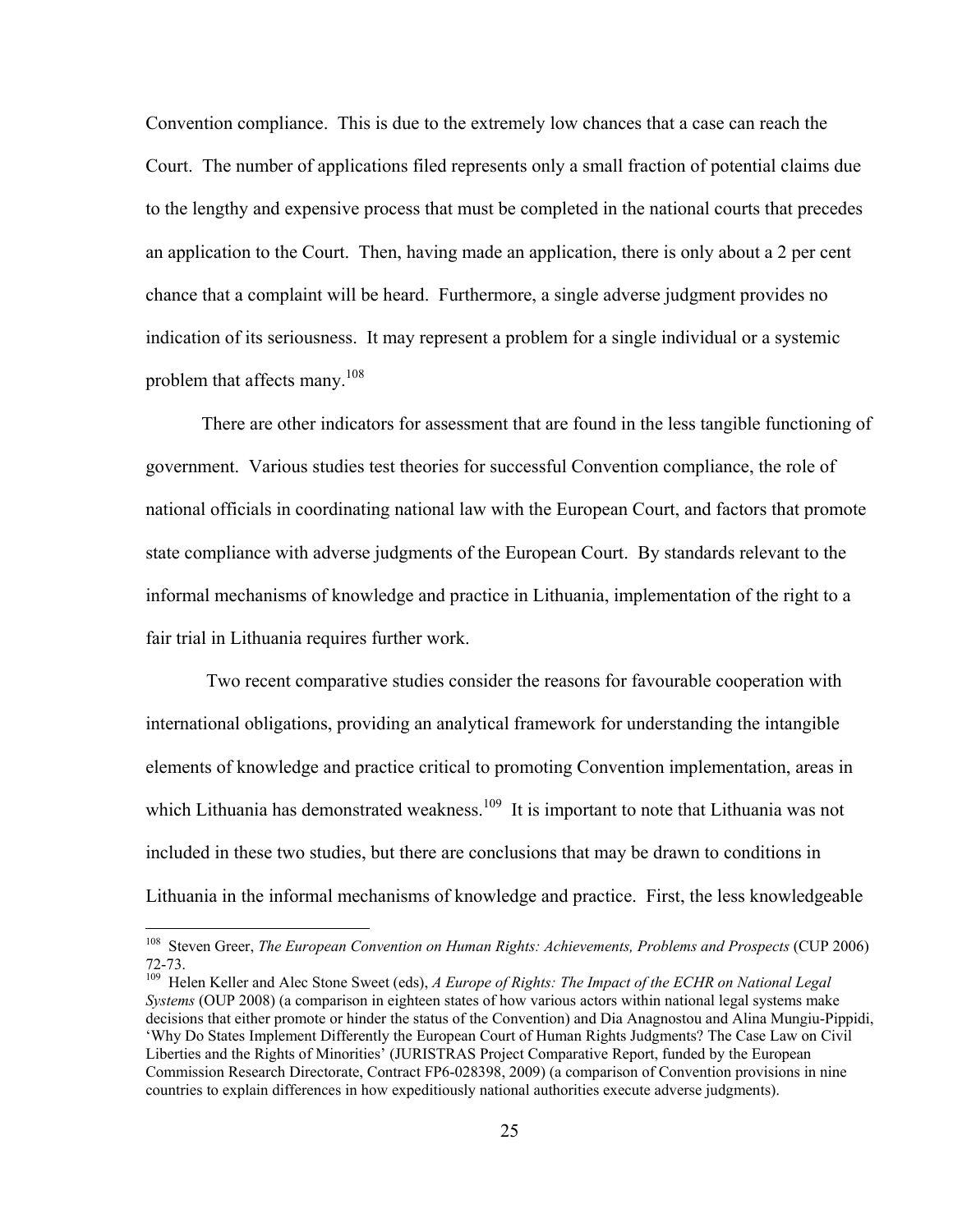national officials were of the Convention, the less likely they were to properly perform their duties.<sup>110</sup> Second, although teaching and scholarly research about the Court and its jurisprudence had steadily increased among the states studied, knowledge of the Court's case law and access to translations of decisions involving other States remains poor, especially among lawyers and lower court judges. This limited knowledge 'weakens the judiciary's overall capacity to guarantee the ECHR's effectiveness'.111 Third, the networks of non-governmental organizations, expected to grow in tandem with the importance of the Convention at the domestic level, did not increase. Although some organizations were relevant in some states, in no state did they regularly exercise decisive influence on important outcomes.<sup>112</sup>

 The second study considered the process of implementation of adverse judgments in the most general sense, in the reactions of domestic officials, legislators, administrators and judges. The related comparative report identifies the conditions that promote implementation, finding that in countries where the quality of public services is high and independent from political pressures, the likelihood is high that the Court's decisions will be implemented.<sup>113</sup>

 A relationship was also found between rule of law – an indicator developed by the World Bank and employed in this study – and implementation of judgments.<sup>114</sup> The concept of the rule of law, mentioned earlier, reflects the extent to which citizens have confidence in and abide by the rules of society, and the degree to which they have confidence in the legal framework and the independence of the judiciary. It also refers to enforceability of contracts and property rights, perceptions of the police, the courts and crime. In this regard, solid institutions are consistent

<sup>110</sup> Alec Stone Sweet and Helen Keller, 'Assessing the Impact of the ECHR on National Legal Systems' in *A*  Europe of Rights (n 109) 688.<br>
<sup>111</sup> ibid 688-89.<br>
<sup>112</sup> ibid (noting the prominent exception of the Warsaw Helsinki Foundation of Human Rights).<br>
<sup>113</sup> Anagnostou and Mungiu-Pippidi (n 109) 6, 19.<br>
<sup>114</sup> ibid 18. On the

significantly inform the study results. ibid 19.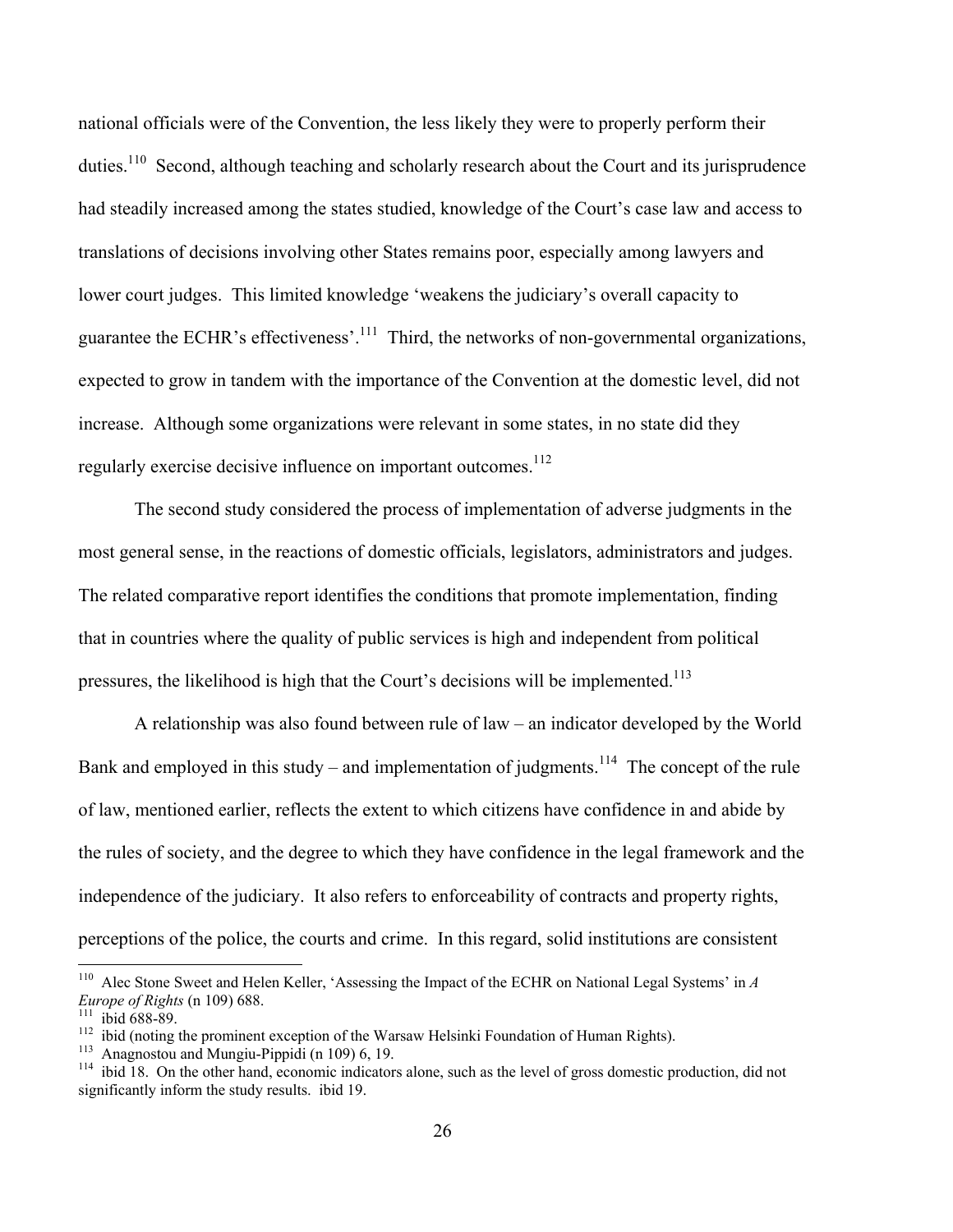with the likelihood of enforcing the Court's decisions,  $^{115}$  a finding that has not gone unnoticed by the Council of Europe.<sup>116</sup>

 The authors conclude that parties with strong implementation records are regularly characterised by active involvement of parliamentary actors in the execution process.<sup>117</sup> In seven of the nine countries, the domestic structures for execution of judgments involved parliamentary actors only minimally, if at all.<sup>118</sup> In these countries, while parliamentarians may discuss and vote on legislation relating to judgments, they have no active role preparing the legislation, assessing their laws or policies, or in promoting the reform that an adverse decision may require. They found it rare for parliamentary bodies to discuss or debate Strasbourg case law.<sup>119</sup>

 Looking at the variations between the implementation levels in the countries studied, domestic factors such as these tended to have more relevance than those that were casespecific.<sup>120</sup> In this regard, full domestic implementation of the Convention requires that a state has established 'preventive procedures to review compatibility of draft legislation with the Convention and relevant case law, including case law against third states', as well as concurrent development of related legal scholarship and raising of public awareness.<sup>121</sup>

Applying either approach used in the studies reported by Keller and Stone Sweet<sup>122</sup> and

<sup>&</sup>lt;sup>115</sup> Anagnostou and Mungiu-Pippidi (n 109) 18-19.

<sup>&</sup>lt;sup>116</sup> Committee on Legal Affairs and Human Rights, 'Implementation of Judgments of the European Court of Human Rights, 2009 Progress Report' (AS/Jur (2009) 36, ajdoc36 2009, 31 August 2009, Council of Europe)7 para 24 (noting this report as finding 'state parties with strong implementation records are regularly characterised by active involvement of parliamentary actors in the execution process'). 117 Anagnostou and Mungiu-Pippidi (n 109) 23; Andrew Drzemczewski and James Gaughan, 'Implementing

Strasbourg Court Judgments: the Parliamentary Dimension', in Wolfgang Benedek and others (eds), *European* 

<sup>&</sup>lt;sup>118</sup> Anagnostou and Mungiu-Pippidi (n 109) 22.<br><sup>119</sup> ibid 22-23.<br><sup>120</sup> ibid 6.<br><sup>121</sup> ibid; Alec Stone Sweet and Helen Keller, 'The Reception of the ECHR in National Legal Orders' in *The Impact of the ECHR on National Legal Systems* (n 109) 25. 122 *The Impact of the ECHR on National Legal Systems* (n 109).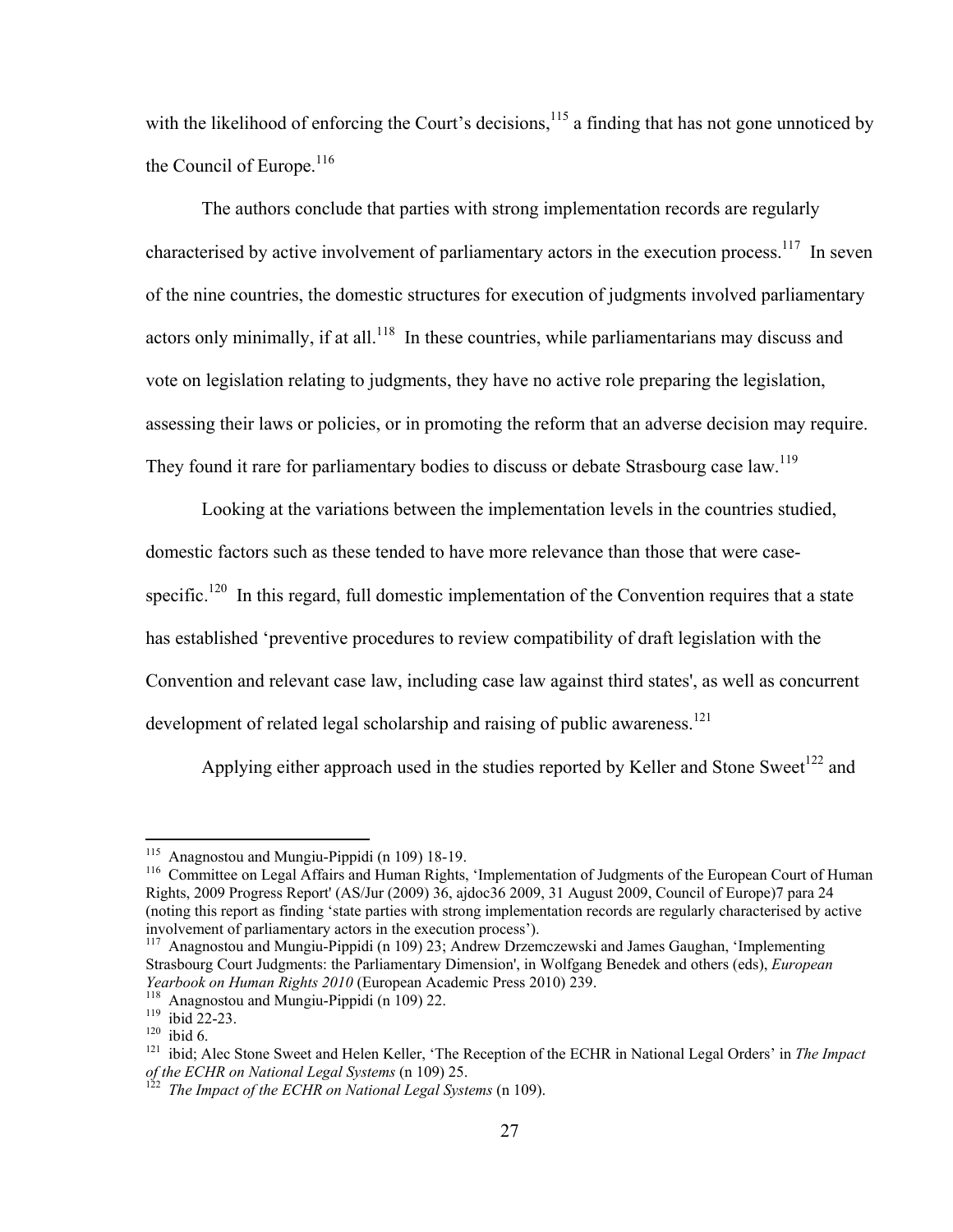Anagnostou and Mungiu-Pippidi<sup>123</sup> would add considerably to understanding where within the legal system better reception of the Convention can be made. What is known from public accounts, there are areas that need improvement.

 Consider the quality of Lithuania's public services and level of the rule of law, for example. Domestic governance indicators were found to contribute significantly in predicting the likelihood of swift and effective implementation of judgments in the European Court. These indicators measure the quality of public services and civil service, the degree of independence from political pressures, quality of policy formulation and implementation, and credibility of the government's commitment to these policies.<sup>124</sup> In two critical public services meant to safeguard the right to a fair trial addressed in this research, Lithuania's judiciary (other than the Constitutional Court) and prosecution service both exhibit indications that they lack independence and lack of competence in Western human rights standards. If for no other reason, the status of the rule of law is frail simply considering the high level of distrust Lithuanians have in their institutions year after year.

 One of the first areas investigated in a nine-country comparative study of implementation of the Convention is the manner in which human rights law is mobilised. This entails an examination of the resources and legal support offered to individuals who may wish to pursue a violation in the European Court.<sup>125</sup> Lithuania is weak in this area, especially for those who would qualify for legal aid, due in part to the disregard for international obligations during the

<sup>&</sup>lt;sup>123</sup> Anagnostou and Mungiu-Pippidi (n 109).<br><sup>124</sup> ibid 18. **125** See Christoph Gusy and Sebastian Müller, 'Supranational Rights Litigation, Implementation and the Domestic Impact of Strasbourg Court Jurisprudence: a Case Study of Germany' (JURISTRAS Case Study Report funded by the European Commission Research Directorate, Contract FP6-028398, June 2008) 6-7.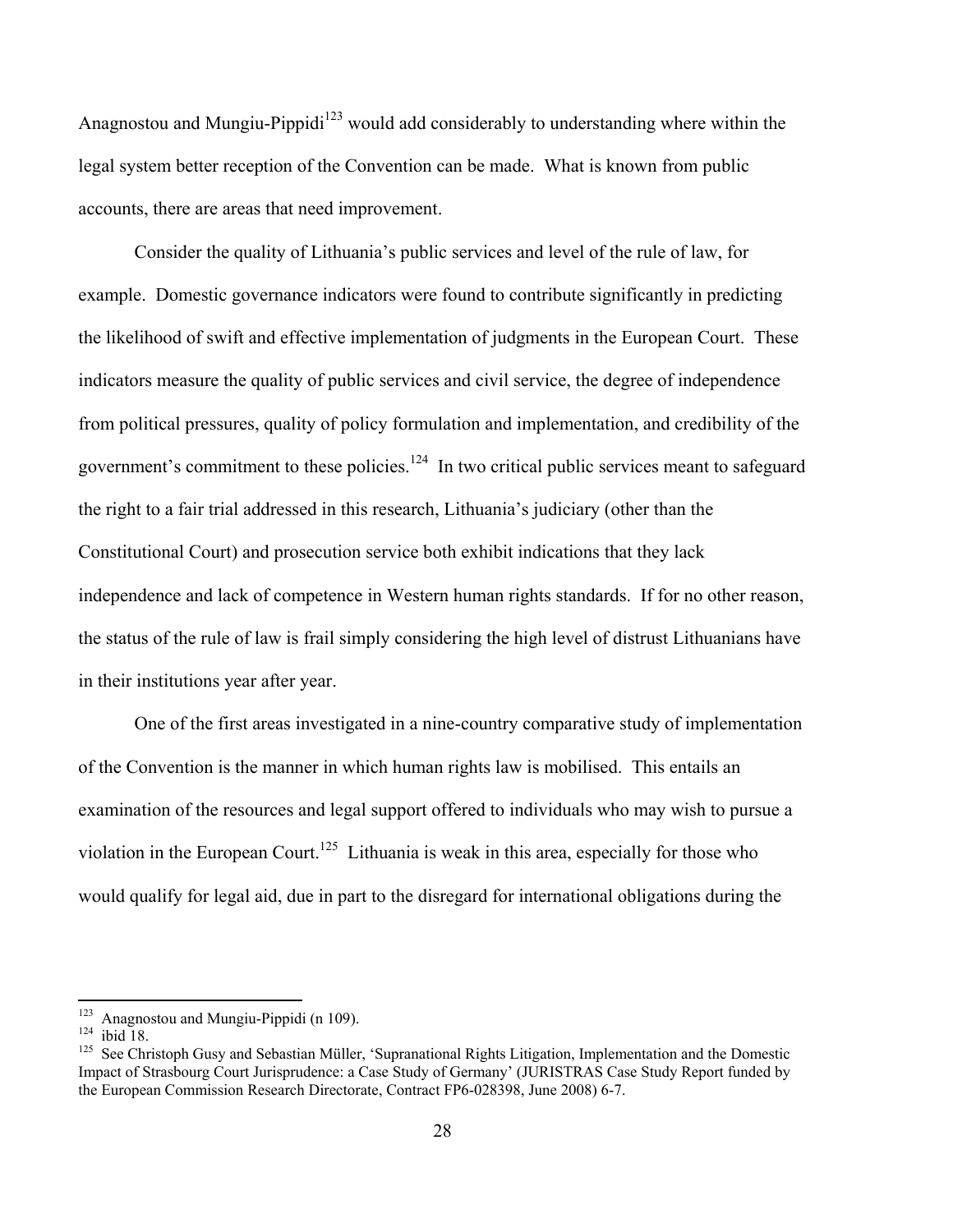period of Soviet administration of justice.<sup>126</sup> Legal aid provisions suffer from inadequate implementation, particularly in that the quality of the services, with a substantial impact for those in contact with the criminal justice system. This is due primarily to the legal culture, low compensation for defence attorneys, lack of minimum standards for legal aid counsel, and lack of quality assessment or supervision of counsel by the Bar.<sup>127</sup>

 Also important to understanding implementation of European Convention standards at the domestic level is knowing the actors and institutions involved in responding to the adverse rulings from the European Court.<sup>128</sup> In Lithuania, the office of the Agent bears the responsibility of coordinating the responses to the judgments, with no parliamentary body to review violations found or otherwise assess its judicial system against the requirements of the Convention. In this aspect, Lithuania's process for responding to adverse judgments places it among countries least likely to be compliant. As the research illustrates, nations with strong implementation records are those that have active involvement by parliament in the execution process.<sup>129</sup> In Lithuania, when an adverse judgment requires action by the Seimas, it is prepared and presented by the Minister of Justice working with the Agent, but the actions by Seimas in response to the judgments in *Paksas v Lithuania*<sup>130</sup> and *L v Lithuania*<sup>131</sup> have not been supportive.

 Lithuania has demonstrated the reluctance to meet its positive obligations under Article 6 even when it is aware of significant deficiencies. Recent examples are documented in *DD v*  Lithuania,<sup>132</sup> the factual circumstances of which were known to authorities for a considerable

<sup>&</sup>lt;sup>126</sup> Bárd (n 100) 439.

<sup>&</sup>lt;sup>127</sup> Abramaviciute and Valutyte (n 90) 252.<br><sup>128</sup> Gusy and Müller (n 125) 11-19.<br><sup>129</sup> Anagnostou and Mungiu-Pippidi (n 109) 23.<br><sup>130</sup> *Paksas v Lithuania* (n 106).<br><sup>131</sup> *L v Lithuania* (n 106).<br><sup>132</sup> *DD v Lithuania* (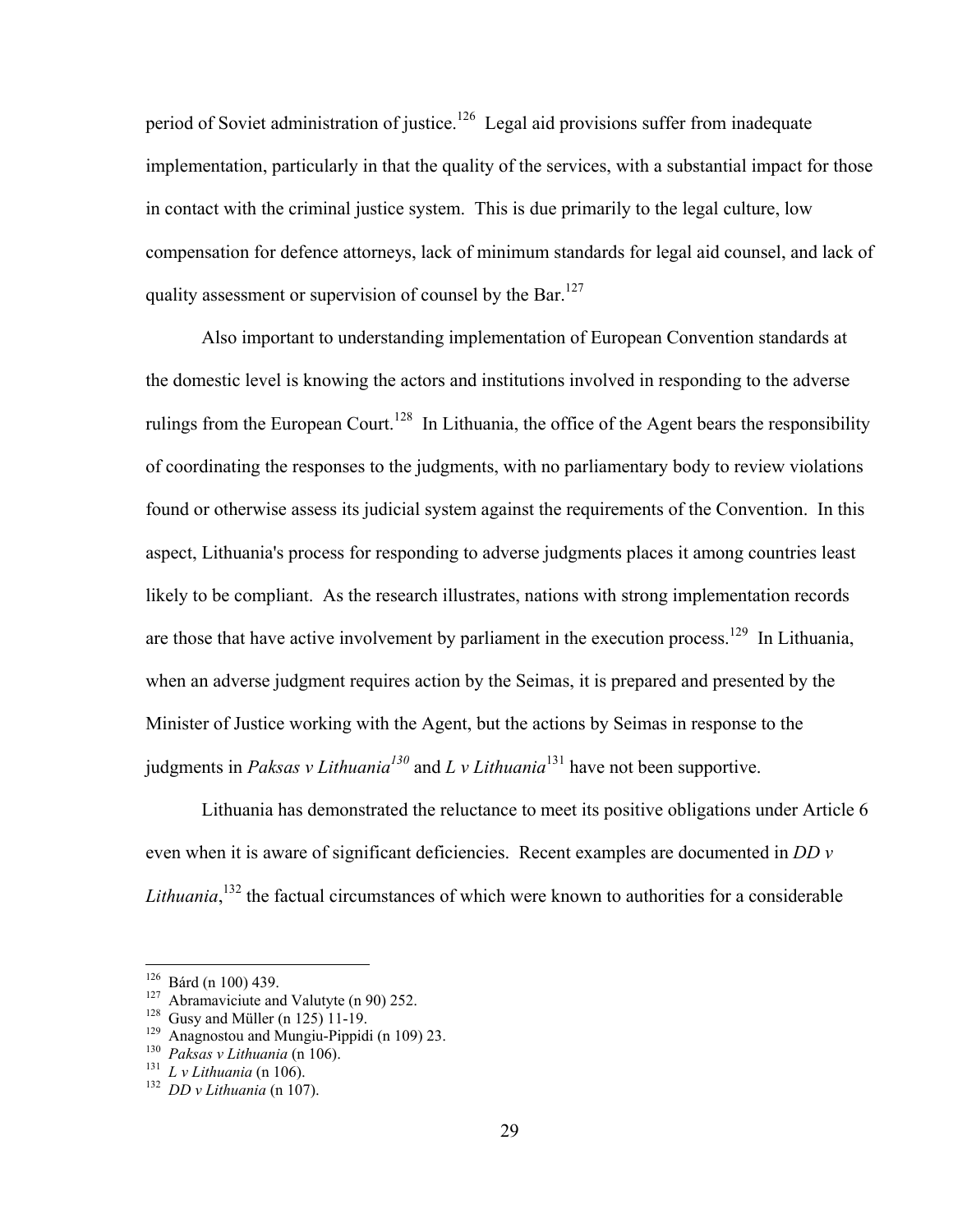period of time from the work of NGOs<sup>133</sup> and the work of the European Committee for the Prevention of Torture and Inhuman or Degrading Treatment or Punishment (CPT). As reflected in its reports, the CPT has attempted to work with Lithuanian authorities since 2004 on several matters, including recommendations on emergency involuntary civil psychiatric commitments.<sup>134</sup> Facts gathered by the delegation during its 2008 visit indicated its earlier recommendations had not been implemented.<sup>135</sup> In many of its responses, Lithuania claimed many of the conditions were 'being addressed' or were the subject of ongoing training.<sup>136</sup> Also raised in the CPT's 2004 visit, and still not clarified in Lithuania's responses, is whether its domestic courts are now seeking the opinion from a psychiatrist not affiliated with the hospital concerned during civil involuntary placement procedures.<sup>137</sup>

 Having reliable information regarding Convention violations and not addressing them suggests a general lack of regard for Convention protections absent an adverse judgment in the European Court. At a minimum, Lithuania's failure to address these and other known Convention violations illustrates a fundamental lack of appreciation of the rights of 'others'.

**<sup>133</sup>** Such as the joint report of the Human Rights Monitoring Institute, Global Initiative on Psychiatry, Viltis: Lithuanian Welfare Society for Persons with Mental Disability, and the Vilnius Centre for Psychological and Social Rehabilitation, 'Human Rights Monitoring in Closed Mental Health Care Institutions: Project Report' (Vilnius 2005) < http://www.hrmi.lt/uploaded/PDF%20dokai/mental%20health%20care%20inst.en\_1.pdf> accessed 12 August 2013.

<sup>&</sup>lt;sup>134</sup> 'Report to the Lithuanian Government on the Visit to Lithuania Carried Out by the European Committee for the Prevention of Torture and Inhuman or Degrading Treatment or Punishment (CPT) from 21 to 30 April 2008' (CPT/Inf (2009) 22, 25 June 2009, Council of Europe) (CPT 2009 Report to Lithuania) para 133.

<sup>&</sup>lt;sup>136</sup> 'Responses of the Lithuanian Government to the Report of the European Committee for the Prevention of Torture and Inhuman or Degrading Treatment or Punishment (CPT) on its Visit to Lithuania from 21 to 30 April 2008' (CPT/Inf (2009) 24, 15 September 2009, Council of Europe) 8.

<sup>&</sup>lt;sup>137</sup> CPT 2009 Report to Lithuania (n 134) para 122.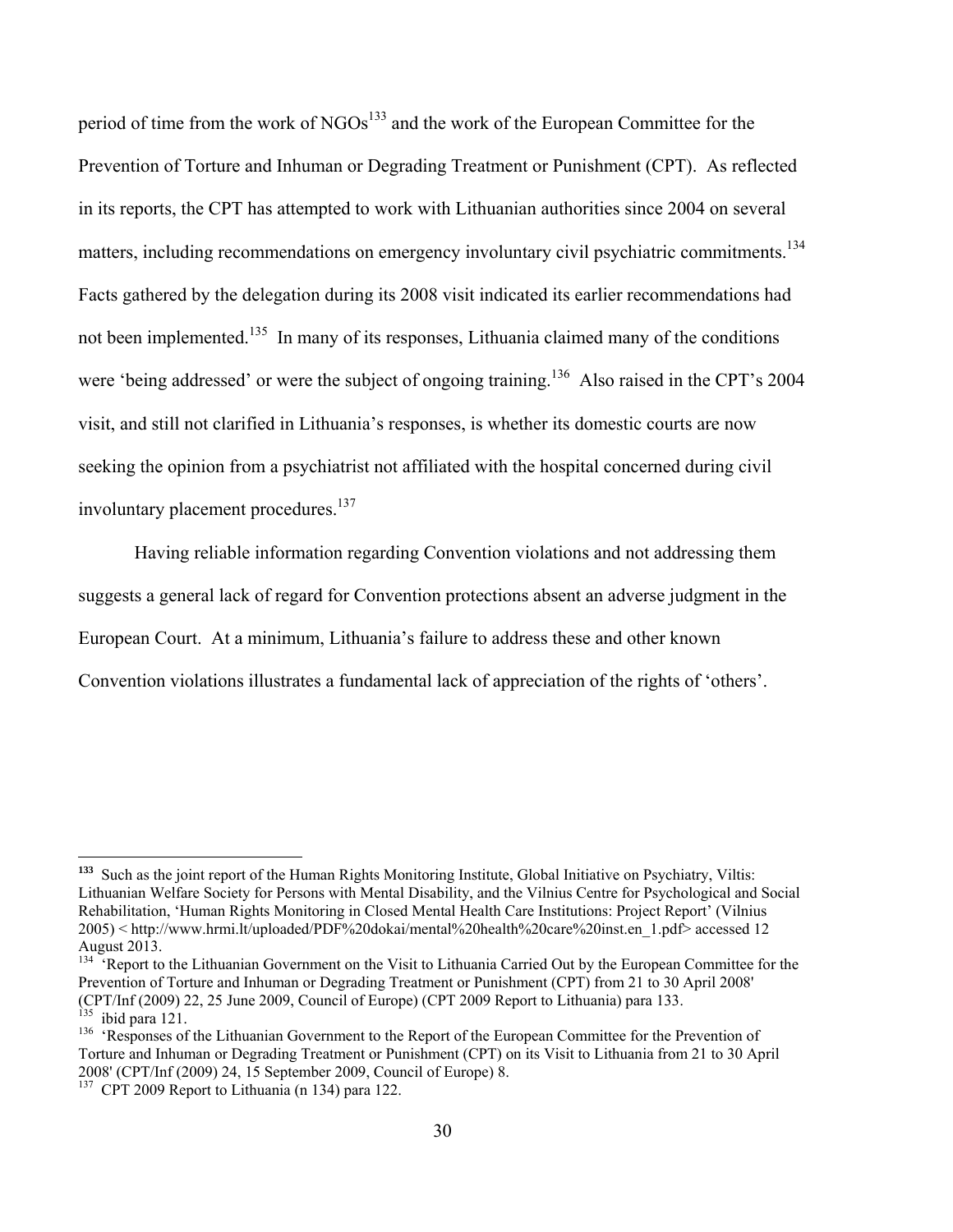#### **6. Another Approach to Problem Solving**

 $\overline{a}$ 

 One difficulty in addressing the problems of the legal system is that in many ways the system is operating in isolation. Lithuania's closed institutional culture described in  $2001^{138}$  has not appeared to improve how judges are perceived. It is not unusual to see that judges are described in the media as operating as a 'clan'.

 When social scientists consider how systems behave, an important characteristic is the insularity of the system, whether a national court system, a particular court within a system, or a profession. The product of an insular system is the inability to see a problem from within. Social scientists refer to this as having a self-referential character.

 A system that is self-referential is one that is confined in its thinking to only those things that reinforce the understanding of its own system.<sup>139</sup> It is resistant to change, but change may occur if the system regularly receives information from its environment or generates information about its own functioning. The general concept is that by identifying the desired elements of a system, data can be collected and analysed to identify its dysfunctional aspects so that those who set policy can make improvements. These methods were initially used in management theory and have expanded to many other areas, including medicine and court systems. Several initiatives have been undertaken in Europe to improve the quality of courts using these methodologies.<sup>140</sup> Continuous Quality Improvement (CQI) is one such method for improving aspects of the legal system worth considering in Lithuania because it can also promote change in

<sup>138</sup> Open Society Institute, 'Judicial Capacity in Lithuania' in *Monitoring the EU Accession Process: Judicial Capacity* (Open Society Institute, 2002) 146-47.<br><sup>139</sup> Haridimos Tsoukas and Demetrios B Papoulias, 'Understanding Social Reforms: A Conceptional Analysis'

<sup>(1996) 47</sup> J Operational Research Society 853, 855 (social systems interact with their environments in terms of how they are internally organised; having developed their own cognitive categories, values, and appreciative judgment over time, they will perceive only those things that will enable them to maintain their own organization, making them more resistant to change).

<sup>&</sup>lt;sup>140</sup> Pim Albers, 'The Assessment of Court Quality: Hype or Global Trend?' (2009) 1 HJRL 53, 54.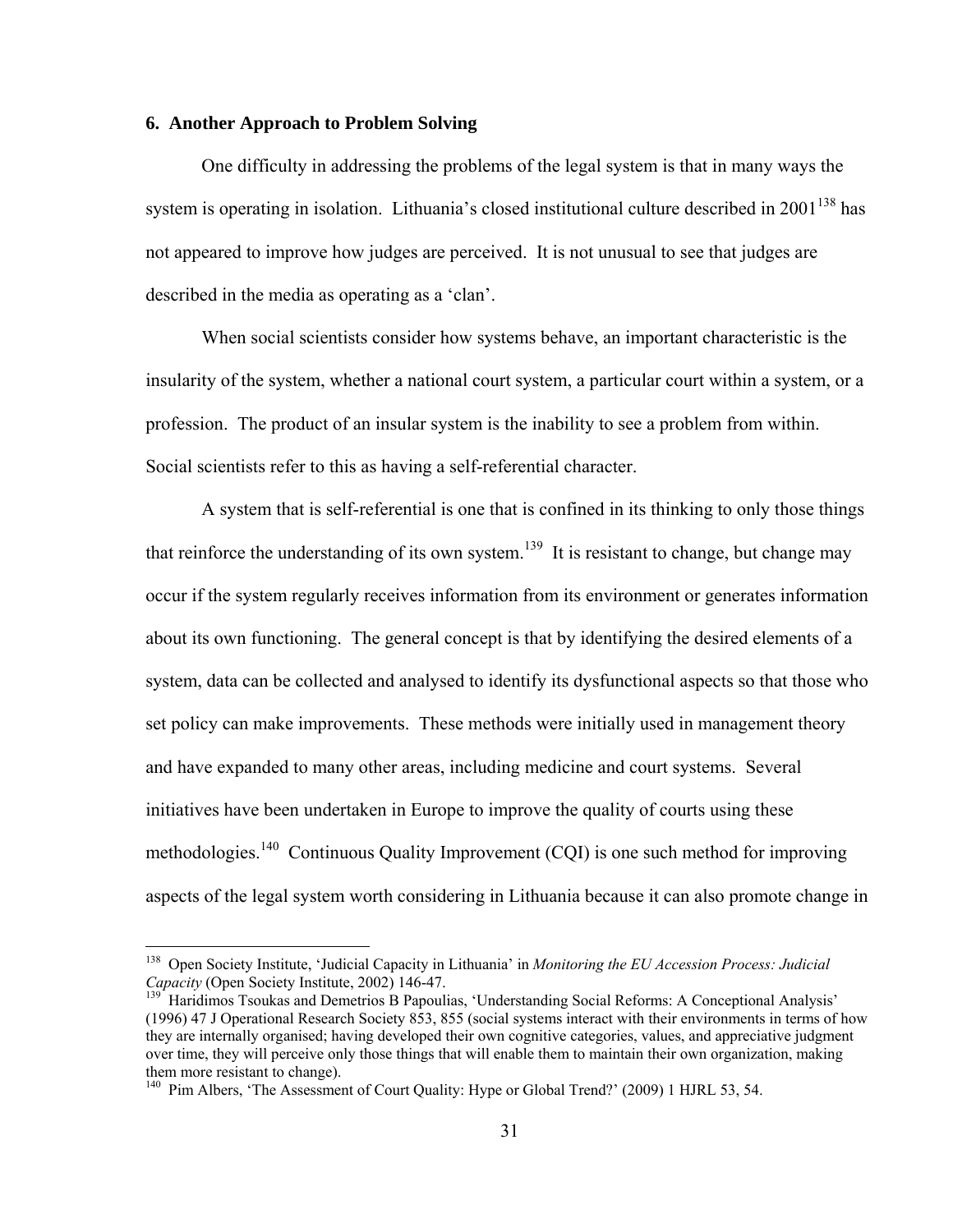an insular, self-referential system.<sup>141</sup> The first step in this process, data collection, is already in use by the Council of Europe's European Commission for the Efficiency of Justice (CEPEJ).<sup>142</sup> The next steps for Lithuania, should policy makers want to move forward, is to modify the data collection processes to suit the system in Lithuania using the expertise and under the supervision of the Council of Europe.

#### **7. Recommendations Going Forward**

 $\overline{a}$ 

 There are three fundamental areas that could improve the right to a fair trial in Lithuania. First, increase public education and civic involvement in legal processes across the full spectrum of society. This should include a multi-tiered program of education – from children to all branches of government – that actively addresses all European Convention requirements, including the concepts that come from cases against other countries in the European Court. This should include meaningful civic participation in the selection of judicial candidates. To ensure that there is a cadre of well-informed civic representatives over a broad range of social issues, this participation should include knowledgeable members of NGOs and their experts. Meaningful civic involvement will also enhance the public trust that is lacking today.

 Second, improve the quality of public services and civil service by addressing the deficits in legal education and training, including professional ethics. For the right to a fair trial, this means improving legal education and training in all legal professions, beginning with the content and ethics in academic studies and continuing into professional life. All legal professionals must be willing and able to hold themselves and each other accountable to ethical standards; members

<sup>&</sup>lt;sup>141</sup> Tsoukas and Papoulias (n 139) 853, 855, 857 (data collection and analysis improve the dynamics of insular, selfreferential social systems).

<sup>&</sup>lt;sup>142</sup> Committee of Ministers, 'Resolution Res(2002)12 Establishing the European Commission for the Efficiency of Justice (CEPEJ)' (adopted 18 September 2002, 808th Meeting of Ministers' Deputies, Council of Europe). Detailed information is provided at the CEPEJ website <http://www.coe.int/cepej> accessed 12 August 2013.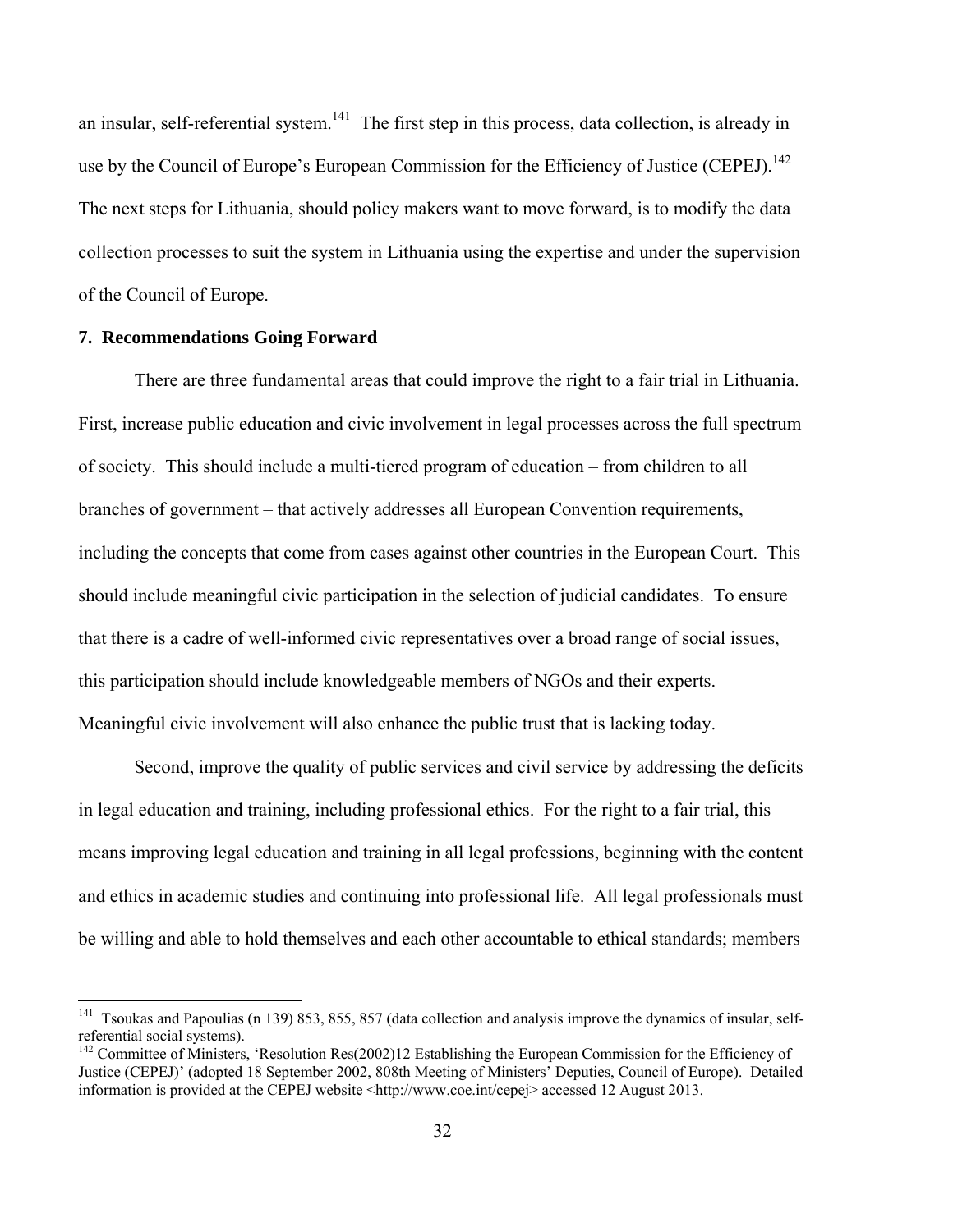of the judiciary must recognise that they are accountable to the public for their independence or impartiality. Legal professionals require the education and training that will enable them to identify and avoid unethical situations. Adequate procedures should be in place to independently and objectively address unethical conduct, for both professional licensing and redress for any affected parties. There should be no retaliation for raising arguable claims challenging professional conduct.

 Implicit in strengthening ethical behaviour and accountability is the potential for reducing opportunities for corrupt behaviour, such as inappropriate pressure, financial gain, or personal favours. A strong system of ethics will strengthen the independence of the judiciary, the prosecution system, and the bar. It may also halt, and perhaps repair, the erosion of public trust in the system.

 Enhancing public services includes protection of matters protected as confidential, including those who are the subject of criminal pretrial investigations and the communications between attorneys and their clients. Members of law enforcement and legal professionals who violate this confidentiality should be professionally accountable apart from any criminal or civil liability. In this regard, prosecutors should reconsider the practices of publicly announcing the undertaking of a criminal investigation, and openly discussing the findings or identity of the targets of any investigation underway.

 Third, adopt an ongoing approach to problem solving that incorporates work already underway in Europe. This should include direct consultations with and supervision by Council of Europe experts. For improvements to the functioning and independence of its courts and prosecution service, Lithuania would benefit from instituting ongoing quality assurance evaluations, such as those developed by the Council of Europe founded in behavioural science

33